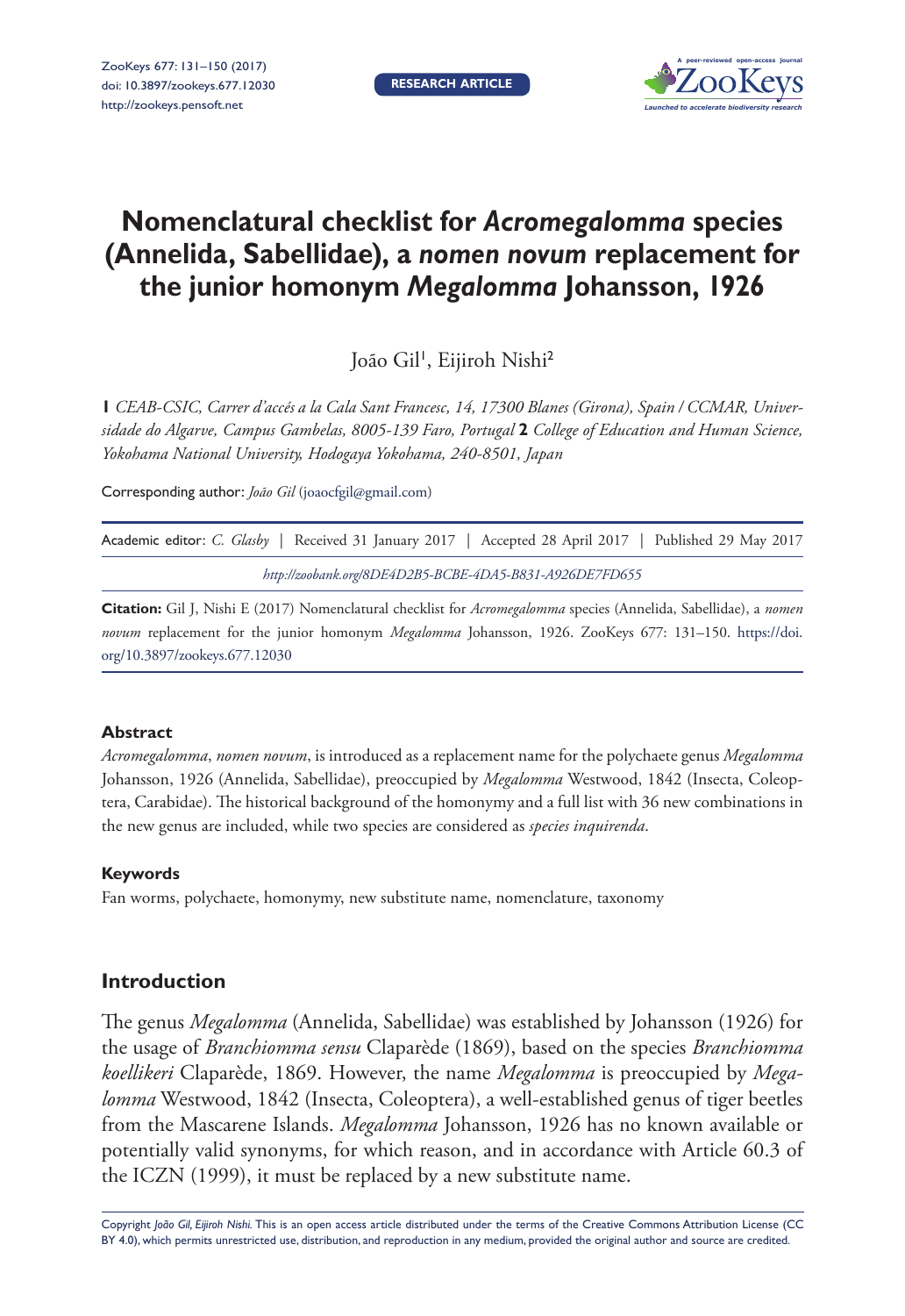### **Historical background**

The name *Megalomma* was first used as a subgenus of *Cicindela* Linnaeus, 1758 (Insecta, Coleoptera, Carabidae) by Westwood (1842: 203), for the Mauritian species *Cicindela*  (*Megalomma*) *vigilans* Westwood, 1842, and raised to the generic level the following year by Lacordaire (1843: 113). The genus is well established and in current use (see Moravec 2007), comprising five species from the Mascarene Islands (West Indian Ocean): *M. fulgens* W. Horn, 1892; *M. janaki* Moravec, 2007; *M. oculatum* (Fabricius, 1799); *M. pierreorum* Deuve, 2000; and *M. viridulum* (Quensel *in* Schönherr, 1806), which includes as a synonym the type species of the genus, *M. vigilans* (Westwood, 1842).

A second genus *Megalomma* was created by Smith (1873: 405) in Hymenoptera (Insecta), to include three new species from Brazil: *Megalomma politum* Smith, 1873, *M. elegans* Smith, 1873, and *M. nigriceps* Smith, 1873. Later Schulz (1906: 200) pointed that it was a junior homonym of *Megalomma* Westwood, 1842 and replaced it by the new name *Megistommum* Schulz, 1906.

In polychaetes, the name *Megalomma* was first used by Johansson (1926: 10), as a replacement name for *Branchiomma sensu* Claparède (1869), based on a misinterpretation of Claparède's work. While discussing the validity of the name *Dasychone* introduced by Sars (1862) for sabellids with eyes on their radioles, Claparède (1869) stated that Kölliker (1858) had already used the name *Branchiomma* for the same group, to include *Amphitrite bombyx* Dalyell, 1853 (renamed as *Branchiomma dalyellii* Kölliker, 1858). However, instead of synonymizing the junior *Dasychone* into *Branchiomma*, Claparède (1869: 162) tried to retain both by redefining the genus *Branchiomma*, with the following justification:

*Quoi qu'il en soit, le nom de* Dasychone *a pris place dans la science, et celui de* Branchiomma *est à peu près oublié. Je pense pourtant pouvoir ressusciter celui-ci, en tenant compte des scrupules de M. Sars, et sans proscrire le nom de* Dasychone*. Dans son mémoire sur le genre* Branchiomma*, M. Kölliker décrit en outre de la* Dasychone Bombyx *une autre espèce qu'il n'a étudiée que d'une manière très-cursive, il est vrai, dans le golfe de Naples, et qui est caractérisée par des yeux à l'extrémité des branchies. Cette espèce que j'ai retrouvée n'est point une* Dasychone*. Elle pourra rester dorénavant l'espèce-type du genre*  Branchiomma*.*

Hence, Claparède (1869) attempted to transfer *Amphitrite bombyx* Dalyell, 1853 to *Dasychone* (see Claparède 1869: 168), while making reference to a short comment by Kölliker (1858: 536) where he recorded that he had observed, but not named nor described in detail, an additional sabellid from Naples with eight compound eyes near the tips of the radioles:

*Schon im Jahre 1842 kam mir in Neapel ein kleiner Kopfkiemer unter die Augen, der an seinen Kiemen 8 zusammengesetzte Sehorgane trug. Leider war es mir damals, da*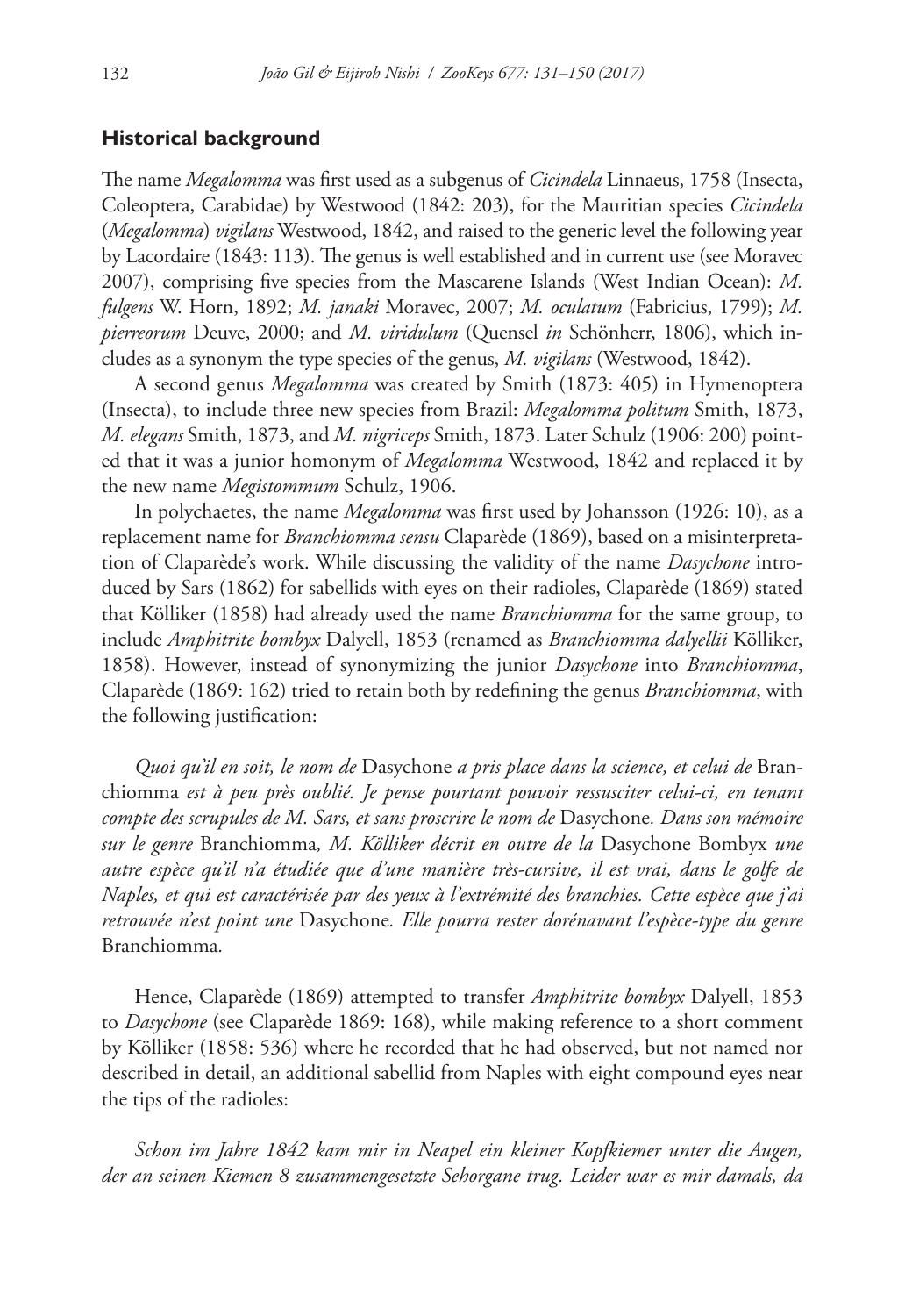*ich gerade mit der Verfolgung der Entwicklung der Cephalopoden beschäftigt war, nicht möglich, diese interessante Annelide, von der ich ohnehin nur Ein Individuum erhalten hatte, näher zu verfolgen, und unterliess ich es daher, etwas über dieselbe zu veröffentlichen.*

Consequently, Claparède described this species as *Branchiomma koellikeri* [original spelling *köllikeri* corrected here to *koellikeri* according to Article 32.5.2.1 of the ICZN (1999)], based on the specimens collected by him at the Gulf of Naples, citing (Claparède 1869: 164):

*Je doute à peine que cette espèce soit la même que M. Kölliker a eue sous les yeux. Elle n'est en effet point rare dans le golfe de Naples. M. Kölliker n'indique, il est vrai, que huit filaments branchiaux, tandis que j'en ai compté jusqu'à trente-deux. Mais cela peut ne tenir qu'à une différence d'âge.*

This leaves little doubt that Claparède considered his new species *Branchiomma koellikeri* to be the same species observed previously by Kölliker from Naples and, moreover, that he proposed *B. koellikeri* as the type of his emendation of Kölliker's genus with the sentence (Claparède 1869: 162): "*Elle pourra rester dorénavant l'espècetype du genre* Branchiomma*.*"

Apparently Claparède's intention was simply to redefine the genus *Branchiomma* to restrict it to the unnamed Kölliker species (= *B. koellikeri* Claparède, 1869, the intended new type species of the redefined genus), as can be inferred by the fact that he wrote "*Genre* Branchiomma *Koellkr. char. em.*" (Claparède 1869: 162).

However, Johansson (1926: 10) considered erroneously that Claparède was formally establishing a new genus, an interpretation that was followed by other authors (e.g. Hartman 1959, Day 1967, Fauchald 1977).

In this way, Johansson (1926: 10) argued that the generic name *Branchiomma sensu* Claparède (1869), used for *Branchiomma koellikeri*, could not be accepted, as it was already preoccupied by Kölliker (1858) for the species *Amphitrite bombyx* Dalyell, 1853. A new replacement name was thus necessary, and Johansson introduced for the third time in Zoology the name *Megalomma*, emphasizing the large compound eyes of the genus (Johansson 1926: 10):

*Als Claparède 1869 für seine Art* Köllikeri *die Gattung* Branchiomma *bildete, war der Name schon präokkupiert. Die Gattung* Branchiomma *Claparède muss also einen neuen Namen erhalten. Ich schlage* Megalomma *vor, welcher Name wie* Branchiomma *auf die grossen zusammengesetzen Augen dieser Gattung hindedeutet, doch ohne ihren Charakter als Branchialaugen hervorzuheben* [...]*.*

However, and as stated above, the name *Megalomma* Johansson, 1926 is itself preoccupied by *Megalomma* Westwood, 1842, and a replacement name is necessary. The name *Acromegalomma*, *nomen novum* is here proposed to accomplish this need.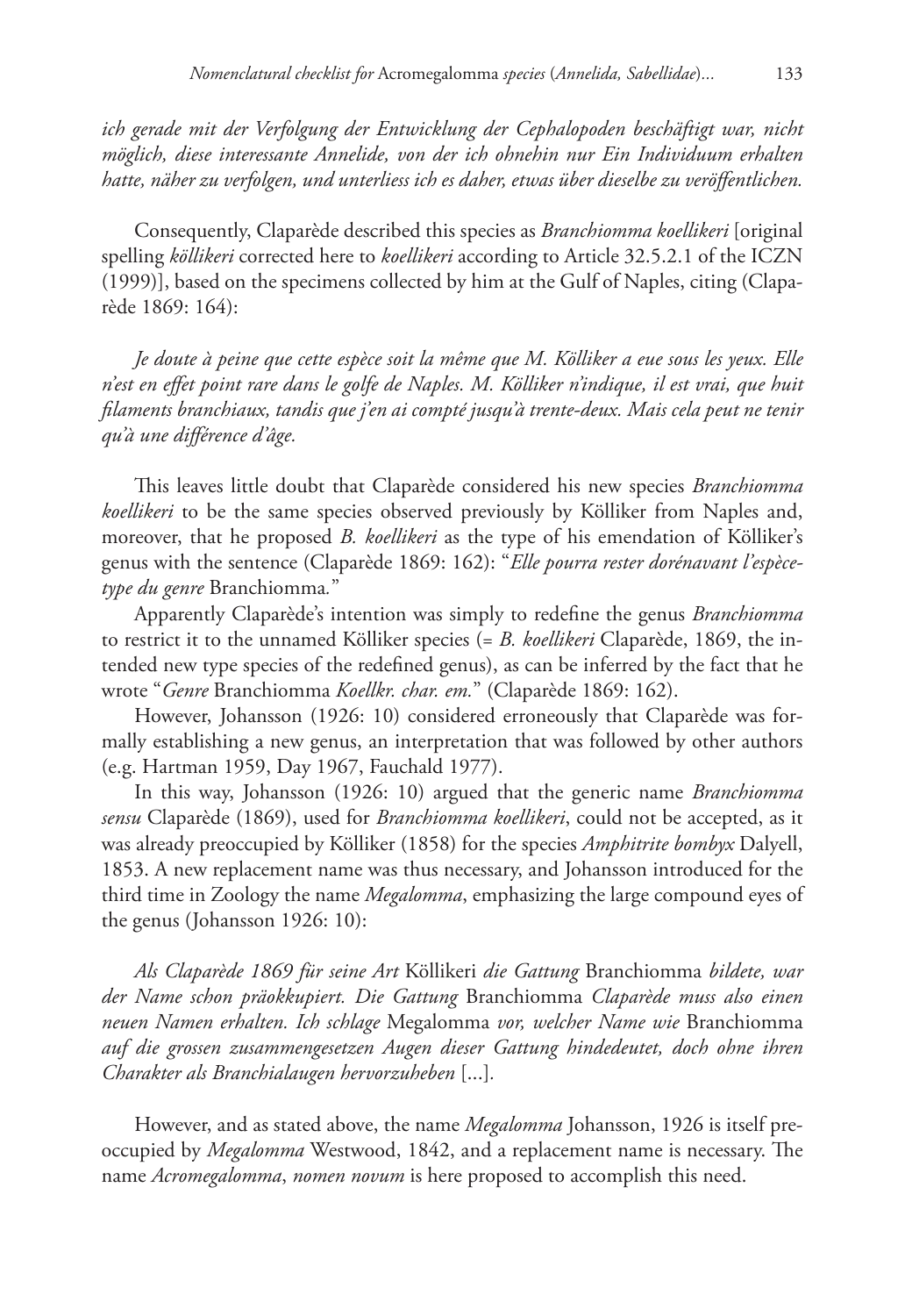### *Chronology of the genus-level name* **Megalomma**

- 1842. Westwood (p. 203): *Cincidella* (*Megalomma*) new subgenus (Insecta, Coleoptera, Carabidae), for *Cicindella* (*Megalomma*) *vigilans* Westwood, 1842.
- 1843. Lacordaire (p. 113): *Megalomma* raised to generic level.
- 1858. Kölliker (p. 537): *Branchiomma* new genus (Annelida, Sabellidae), for *Amphitrite bombyx* Dalyell, 1853 (renamed as *Branchiomma dalyellii* Kölliker, 1858).
- 1869. Claparède (p. 162–163): *Branchiomma* redefined (Annelida, Sabellidae), for *Branchiomma koellikeri* Claparède, 1869. *Amphitrite bombyx* Dalyell, 1853 assigned to *Dasychone* Sars, 1862.
- 1873. Smith (p. 405): *Megalomma* new genus (Insecta, Hymenoptera, Crabronidae), for *Megalomma politum* Smith, 1873, *M. elegans* Smith, 1873, and *M. nigriceps* Smith, 1873.
- 1906. Schulz (p. 200): *Megistommum* new name (Insecta, Hymenoptera, Crabronidae), replacement name for *Megalomma* Smith, 1873.
- 1926. Johansson (p. 10): *Megalomma* new genus (Annelida, Sabellidae), to include *Branchiomma sensu* Claparède, 1869 (not *Branchiomma* Kölliker, 1858).
- Present study. *Acromegalomma* new name (Annelida, Sabellidae), replacement name for *Megalomma* Johansson, 1926.

#### **Material and methods**

To establish the list of new combinations in *Acromegalomma* new name a list of valid *Megalomma* species was compiled based on WoRMS (Bellan 2008), and updated with Tovar-Hernández and Carrera-Parra (2011), Mikac et al. (2013), Capa and Murray (2015) and Giangrande et al. (2015). Synonymies were obtained from Tovar-Hernández and Carrera-Parra (2011). The type of synonymy and its author are provided inside square brackets, following the synonym.

Each new combination is accompanied by the reference of the original description, synonymies, type locality of the species and remarks, when necessary. Type locality is based on the original description, except where indicated. Geolocations of type localities are derived from the original descriptions, being considered an "original geolocation" when the authors provided the coordinates, or "estimated geolocation", when estimated using Google Earth ([www.google.com/earth](http://www.google.com/earth)) from the general geographic limits described by the authors. All geolocations were converted to decimal degrees.

The whereabouts of type material of the new combinations were summarised by Tovar-Hernández and Carrera-Parra (2011) and following publications describing new species (Mikac et al. 2013, Capa and Murray 2015, Giangrande et al. 2015).

While the gender of *Megalomma* and *Acromegalomma* new name is neuter, some names in *Megalomma* had incorrect endings and needed to be emended. Following Article 31.2 of the ICZN (1999), the names of the new combinations and the *species inquirenda* were herein revised to assure they agreed in gender with the generic name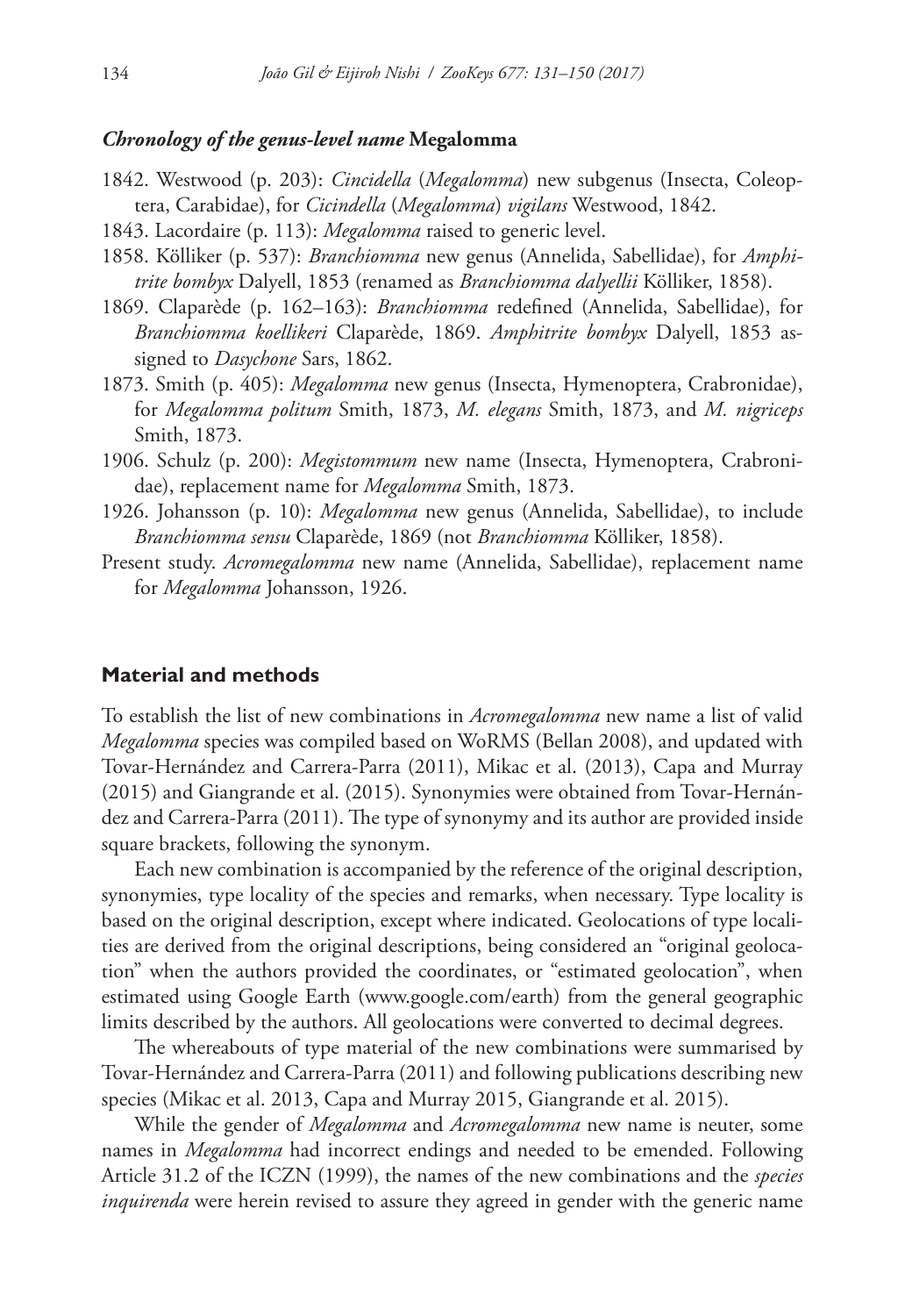with which they are combined. Original names with incorrect endings are indicated with the remark "[sic]" following the specific epithet. Endings corrected herein are: *carunculatum* for *carunculata*, *inflatum* for *inflata*, *interruptum* for *interrupta*, *jubatum* for *jubata*, and *longoventrale* for *longoventralis*.

### **Systematics**

## **Order Sabellida Latreille, 1825 Family Sabellidae Latreille, 1825**

#### **Genus** *Acromegalomma***,** *nomen novum*

*Branchiomma* [not Kölliker, 1858] — Claparède 1869: 162–163.

*Megalomma* [junior homonym, not Westwood, 1842] — Johansson 1926: 9–10; Johansson 1927: 130; Perkins 1984: 351–352; Fitzhugh 1989: 76; Knight-Jones 1997: 314; Fitzhugh 2003: 107; Tovar-Hernández and Salazar-Vallejo 2008: 1953–1954; Giangrande and Licciano 2008: 208; Capa and Murray 2009: 204– 205; Tovar-Hernández and Carrera-Parra 2011: 14–15; Mikac et al. 2013: 1514; Capa et al. 2014: 27–28; Giangrande et al. 2015: 522–523.

**Type species.** The type species of the new genus is *Branchiomma koellikeri* Claparède, 1869 (junior synonym of *Sabella lanigera* Grube, 1846), according to recommendation 60A of the ICZN (1999). Type by monotypy, established by Johansson (1926).

**Type material.** Following his principle of basing observations and descriptions only on live organisms Édouard Claparède did not designate type material or deposit specimens in museums or collections (Fauchald 1989). However, Knight-Jones (1997) refers the existence of a type of *Branchiomma koellikeri* Claparède, 1869 deposited at the Zoological Museum of Berlin (currently the Museum für Naturkunde Berlin), with the reference number ZMB 6387. Tovar-Hernández and Carrera-Parra (2011) refer this specimen as being a syntype. Although the designation of a lectotype for *B. koellikeri* is desirable, it is out of the scope of the present work.

**Etymology.** The name of the new genus is composed by combining the Greek terms for *acro*, meaning "tip end" or "extremity of a body", *mega*, meaning "big" or "large", and the suffix –*omma*, a noun meaning "eye", and referring to the big compound eyes located on the radiolar subdistal region, typical of the genus.

#### **Gender.** Neuter.

**Remarks.** The publication date of the genus *Megalomma* Johansson should be considered as "1926". It was generally accepted as being "1927" until Tovar-Hernández and Salazar-Vallejo (2008) pointed out that the name had been introduced in a previous publication by the same author, referring the date as "1925". In fact, the last page of this publication states "*Tryckt den 5 november 1925*" ("Printed the 5 November 1925") and in the following line "*Uppsala 1925. Almquist & Wiksells Boktryckeri-A.-*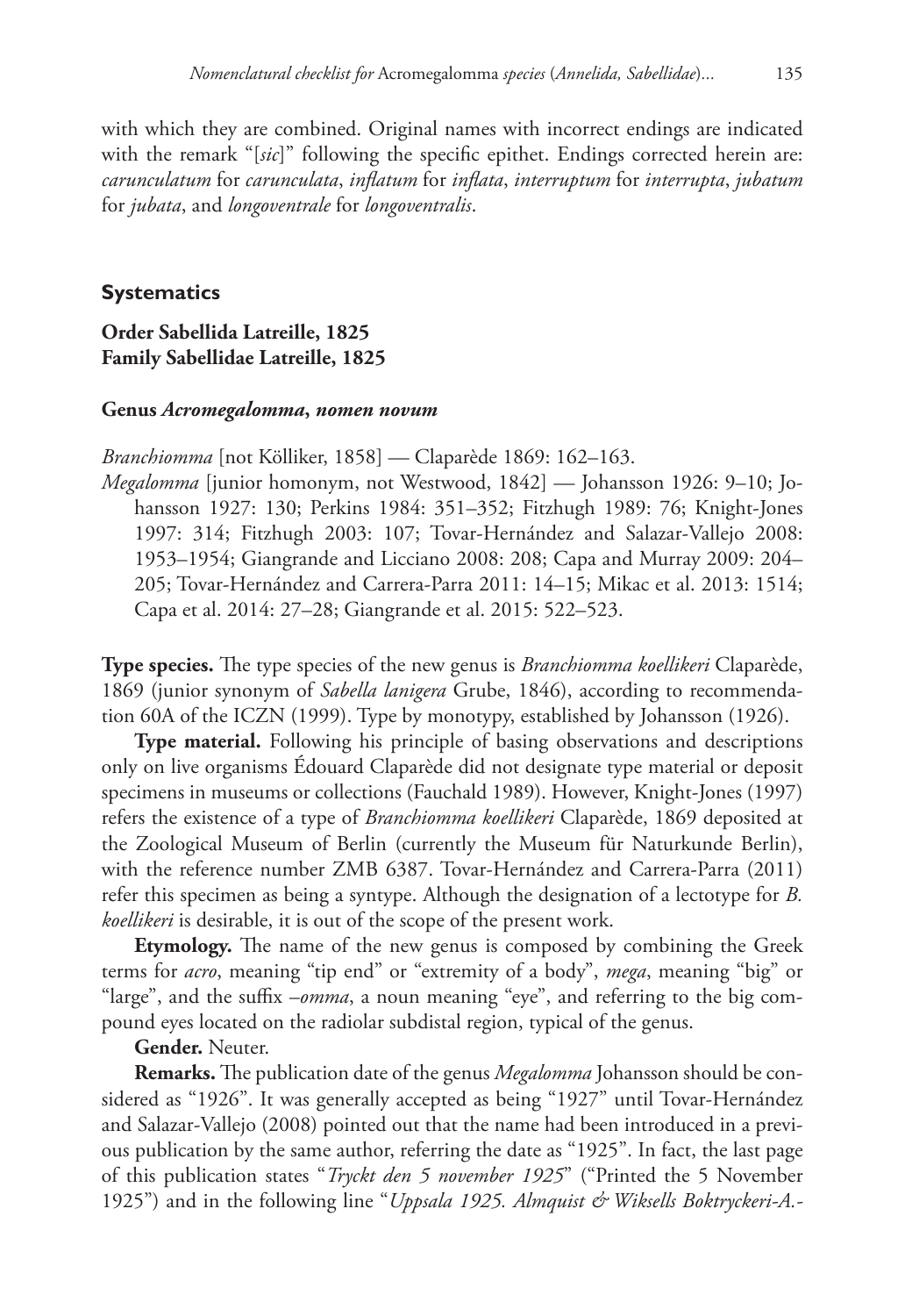*B.*" This date is also present in existing reprints of the paper. However, the bounded volume comprising the article provides the publication date as "*Häfte 2 inneh. A N:o 6-12,* [...] *utkom den 5 juni 1926*" ("Booklet 2 cont. A No. 6-12, [...] published 5 June 1926"). This booklet includes article 7A by Johansson, where the name *Megalomma* is introduced for polychaetes. Hence, the work was printed in 5 November 1925, but published only in the following year, on 5 June 1926.

The genus *Acromegalomma*, *nomen novum* is represented by 36 valid species, all of them new combinations.

#### **List of new combinations in the genus** *Acromegalomma* **new name**

## *Acromegalomma acrophthalmos* **(Grube, 1878) comb. n.**

*Sabella acrophthalmos* Grube 1878: vii, 258–259.

**Type locality.** Singapore (1.25°, 103.85°; estimated geolocation) or Philippines (12.22°, 121.77°; estimated geolocation).

**Remarks.** The type locality of the species was first stated as being "probably Singapore" ("*wahrscheinlich von Singapore*"; Grube 1878: vii), and later in the same publication, as "Philippines" ("*Von den Philippinen*"; Grube 1878: 258).

## *Acromegalomma adriaticum* **(Giangrande, Caruso, Mikac & Licciano, 2015) comb. nov.**

*Megalomma adriaticum* Giangrande et al. 2015: 526–528, figs 6–8.

**Type locality.** Brindisi, Italy, South Adriatic Sea (40.65°, 17.95°; original geolocation).

#### *Acromegalomma bioculatum* **(Ehlers, 1887) comb. n.**

*Branchiomma bioculatum* Ehlers 1887: 260–263, plate 53 figs 1–9.

**Type locality.** West of Dry Tortugas, Straits of Florida (24.6181°, -83.0517°; original geolocation).

#### *Acromegalomma carunculatum* **(Tovar-Hernández & Salazar-Vallejo, 2008) comb. n.**

*Megalomma carunculata* [*sic*] Tovar-Hernández and Salazar-Vallejo 2008: 1957–1961, figs 1–2.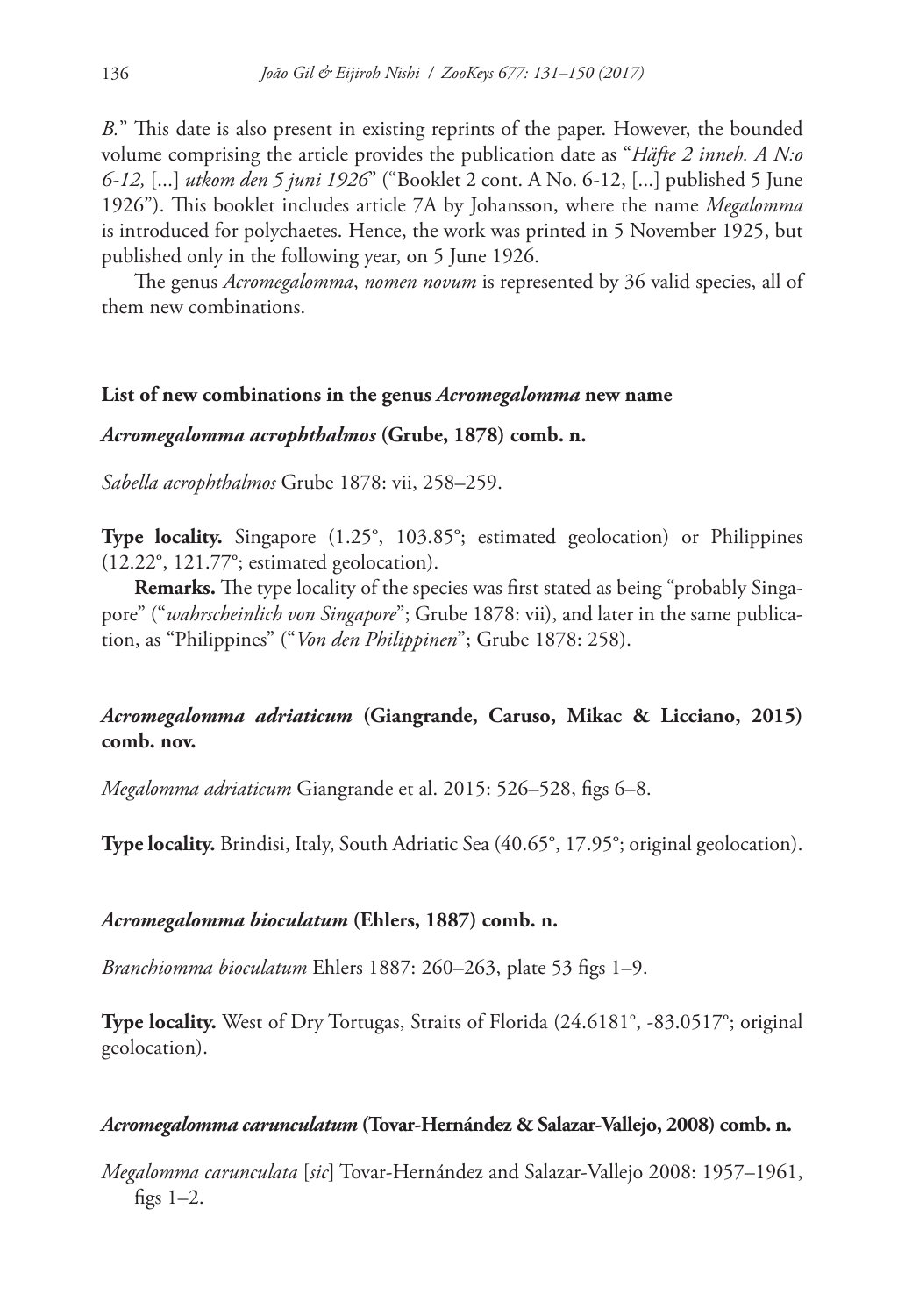**Type locality.** Punta Manzanillo, Acapulco, Guerrero, Mexican Pacific (16.842°, -99.910°; estimated geolocation).

### *Acromegalomma cinctum* **(Fitzhugh, 2003) comb. n.**

*Megalomma cinctum* Fitzhugh 2003: 108–116, figs 1–10, 14C.

**Type locality.** Hungtou Yu (Orchid Island), northern coastline, about 1 km east of Langtao Village, Taiwan, Pacific Ocean (22.0794°, 121.5369°; original geolocation).

### *Acromegalomma circumspectum* **(Moore, 1923) comb. n.**

*Branchiomma circumspectum* Moore 1923: 239–241, plate XVIII figs 41–42.

**Type locality.** Between S. 35° W, 3.5 miles (5.6 km) and S. 43° W, 5.2 miles (8.4 km) off Brockway Point, Santa Rosa Island, Channel Islands, California, Pacific coast of the USA (34.02°, -120.22°; estimated geolocation).

## *Acromegalomma claparedei* **(Gravier, 1906) comb. n.**

*Branchiomma claparedei* Gravier 1906: 39–40.

**Type locality.** Syntypes collected at the reef of Marabout (11.611°, 43.132°; estimated geolocation), at Djibouti Bay, and the "Grand Récif" (11.736°, 43.235°; estimated geolocation), Moucha Islands, both at the Gulf of Tadjoura, Gulf of Aden, Indian Ocean.

**Remarks.** Gravier introduced the name *Branchiomma claparedei* as new twice, first in 1906 (Gravier 1906: 39) and again in 1908 (Gravier 1908b: 91). This caused some confusion, inducing some authors in error, by considering the correct publication date as being 1908, while overlooking the smaller 1906 publication (e.g. Tovar-Hernández and Carrera-Parra 2011). The correct publication date is therefore "1906" (see also Wehe and Fiege 2002).

#### *Acromegalomma coloratum* **(Chamberlin, 1919) comb. n.**

*Potamilla colorata* Chamberlin 1919b: 21.

**Type locality.** Laguna Beach, California, Pacific coast of the USA (33.542°, -117.786°; estimated geolocation).

**Synonym.** *Potamilla clara* Chamberlin 1919b: 20 [subjective synonymy by Tovar-Hernández and Carrera-Parra (2011)].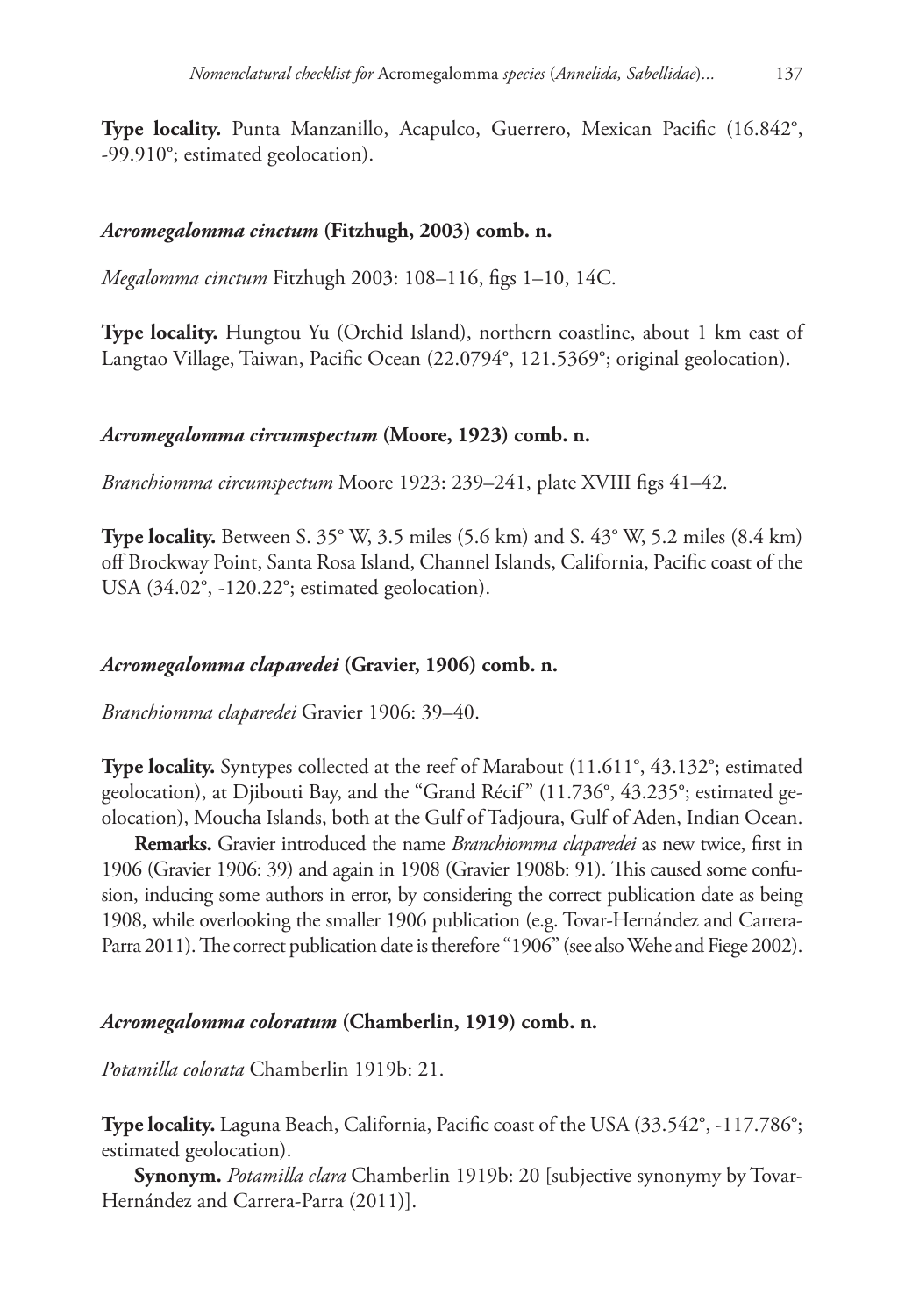*Acromegalomma fauchaldi* **(Giangrande, Licciano & Gambi, 2007) comb. n.** *Megalomma fauchaldi* Giangrande et al. 2007: 46–47, fig. 2.

**Type locality.** Lagoon side of Carrie Bow Cay, Belize, Caribbean Sea (16.803°, -88.085°; estimated geolocation).

### *Acromegalomma georgiense* **(Tovar-Hernández & Carrera-Parra, 2011) comb. n.**

*Megalomma georgiense* Tovar-Hernández and Carrera-Parra 2011: 56–58, fig. 26A–L.

**Type locality.** Off Georgia, Atlantic coast of the USA (30.95°, -79.9667°; original geolocation).

### *Acromegalomma gesae* **(Knight-Jones, 1997) comb. n.**

*Megalomma gesae* Knight-Jones 1997: 318–319, fig. 3.

**Type locality.** La Herradura, Estero Jaltepeque, El Salvador, Pacific Ocean (13.303°, -88.902°; estimated geolocation).

**Synonym.** *Potamilla bioculata* Hartmann-Schröder 1959: 175–176, figs 183–188 [objective synonymy by Knight-Jones (1997); *Megalomma gesae* is a new name for *P. bioculata*].

#### *Acromegalomma heterops* **(Perkins, 1984) comb. n.**

*Megalomma heterops* Perkins 1984: 359–363, figs 42–43.

**Type locality.** Hutchinson Island, Florida, Atlantic Ocean (27.345°, -80.2133°; original geolocation).

#### *Acromegalomma inflatum* **(Capa & Murray, 2009) comb. n.**

*Megalomma inflata* [*sic*] Capa and Murray 2009: 217–218, figs 4G–H, 5D, 11.

Type locality. Southeast of Bate Bay, New South Wales, Australia (-34.0667°, 151.2167°; original geolocation).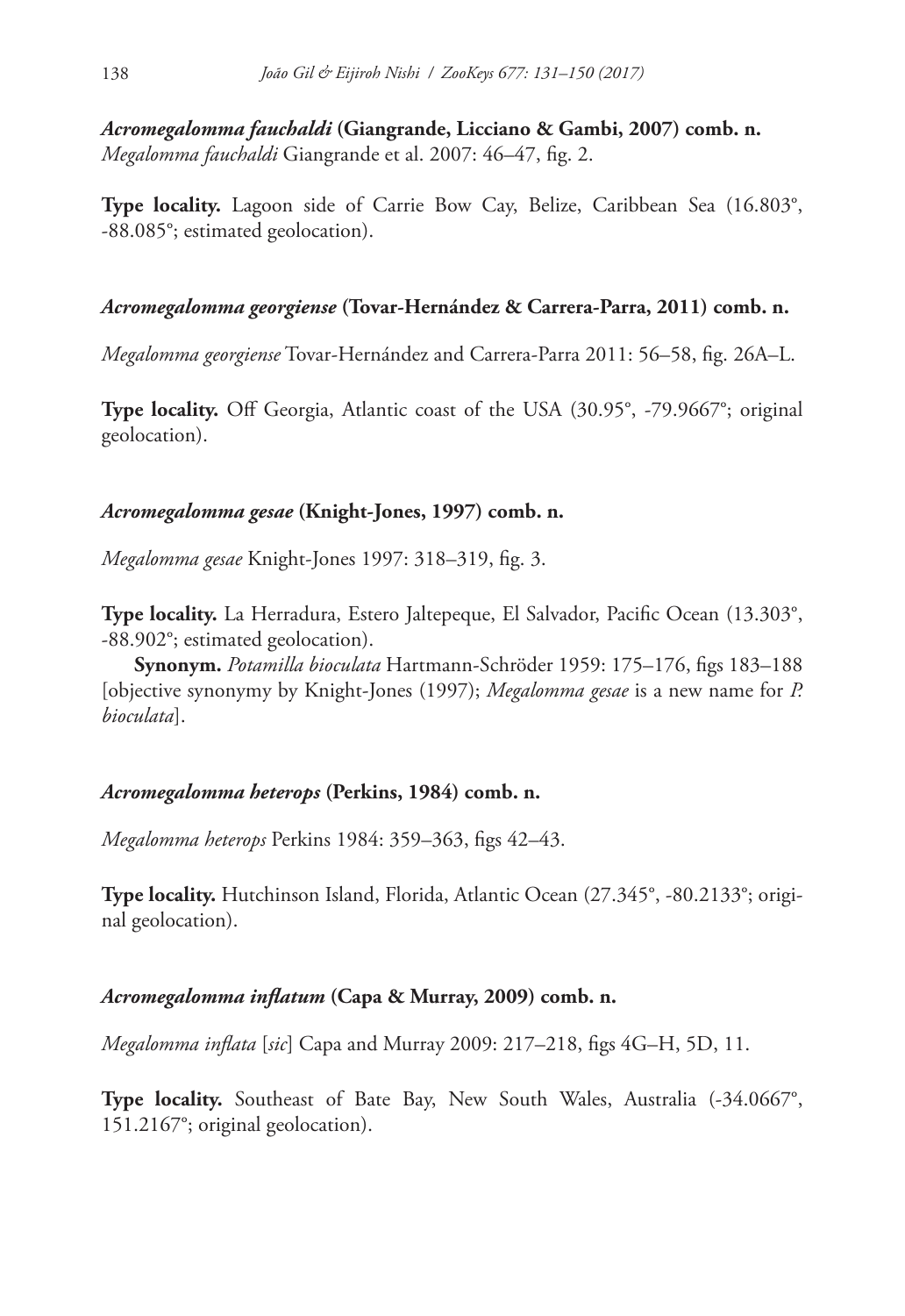## *Acromegalomma interruptum* **(Capa & Murray, 2009) comb. n.**

*Megalomma interrupta* [*sic*] Capa and Murray 2009: 210–212, figs 2J–M, 4E–F, 5B, 7, 8.

**Type locality.** One Tree Island, Queensland, Australia (-23.5°, 152.0833°; original geolocation).

## *Acromegalomma jubatum* **(Capa & Murray, 2015) comb. n.**

*Megalomma jubata* [*sic*] Capa and Murray 2015: 128–130, fig. 12.

**Type locality.** MacGillivray Reef, Lizard Island, Queensland, Australia (-14.6569°, 145.4947°; original geolocation).

## *Acromegalomma kaikourense* **(Knight-Jones, 1997) comb. n.**

*Megalomma kaikourense* Knight-Jones 1997: 320–321, fig. 5.

**Type locality.** Point Kean near Kaikoura, east coast of South Island, New Zealand (-42.425°, 173.715°; estimated geolocation).

## *Acromegalomma lanigerum* **(Grube, 1846) comb. n.**

*Sabella lanigera* Grube 1846: 51–53, plate II fig. 1.

## **Type locality.** Unknown.

**Synonyms.** *Branchiomma köllikeri* Claparède 1869: 163–164, plate XXII fig. 4 [subjective synonymy by Knight-Jones (1997)]. *Branchiomma vesiculosum neapolitana* Claparède 1869: 164–166, plate XXII fig. 5 [subjective synonymy by Giangrande and Licciano (2008)].

**Remarks.** The species was described based on a single specimen (T-ZMB 136) deposited at the Zoological Museum of Berlin (currently the Museum für Naturkunde Berlin), from an unknown location (Grube 1846: 51).

## *Acromegalomma lobiferum* **(Ehlers, 1887) comb. n.**

*Branchiomma lobiferum* Ehlers 1887: 254–259, plate 53, figs 10–15 (figure 15 numbered as 16 in plate 53).

**Type locality.** Key West, Florida, Gulf of Mexico (24.54°, -81.80°; estimated geolocation).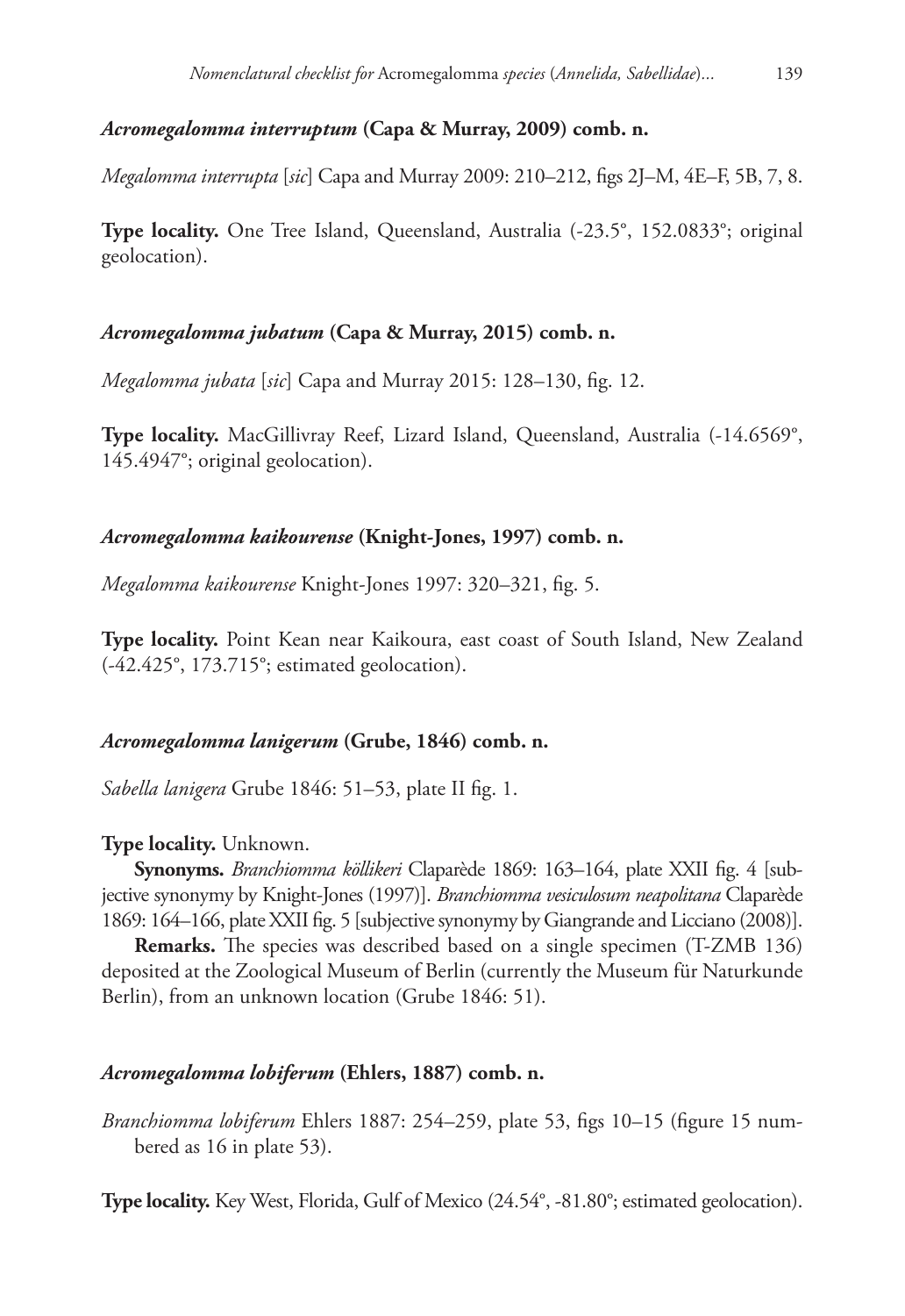*Acromegalomma longoventrale* **(Giangrande, Caruso, Mikac & Licciano, 2015) comb. n.**

*Megalomma longoventralis* [*sic*] Giangrande et al. 2015: 524–526, figs 3–5.

**Type locality.** Rovinj, coastal station near the Island Banjole, Croatia, North Adriatic Sea (45.095250°, 13.619283°; original geolocation).

## *Acromegalomma messapicum* **(Giangrande & Licciano, 2008) comb. n.**

*Megalomma messapicum* Giangrande and Licciano 2008: 213–214, figs 5G–H, 6.

**Type locality.** Brindisi, Italy, Adriatic Sea (40.65°, 17.96°; estimated geolocation).

## *Acromegalomma miyukiae* **(Nishi, 1998) comb. n.**

*Megalomma miyukiae* Nishi 1998: 53–54, figs 1–4.

**Type locality.** Ao Tang Khen, Phuket, Thailand, Andaman Sea (7.8185°, 98.4144°; estimated geolocation).

## *Acromegalomma modestum* **(Quatrefages, 1866) comb. n.**

*Sabella modesta* Quatrefages 1866: 451–452.

**Type locality.** Lima, Peru, Pacific Ocean (-12.07°, -77.15°; estimated geolocation). **Synonym.** *Potamilla anophthalma* Hartmann-Schröder 1960: 41–43, figs 89–91 [subjective synonymy by Knight-Jones (1997)].

## *Acromegalomma multioculatum* **(Fitzhugh, 2002) comb. n.**

*Megalomma multioculatum* Fitzhugh 2002: 401–405, figs 34A–C, 35A–B, 36A–D, 37.

**Type locality.** Thailand, Andaman Sea (08.5°, 98.1°; original geolocation).

## *Acromegalomma mushaense* **(Gravier, 1906) comb. n.**

*Branchiomma mushaensis* [*sic*] Gravier 1906: 40–41.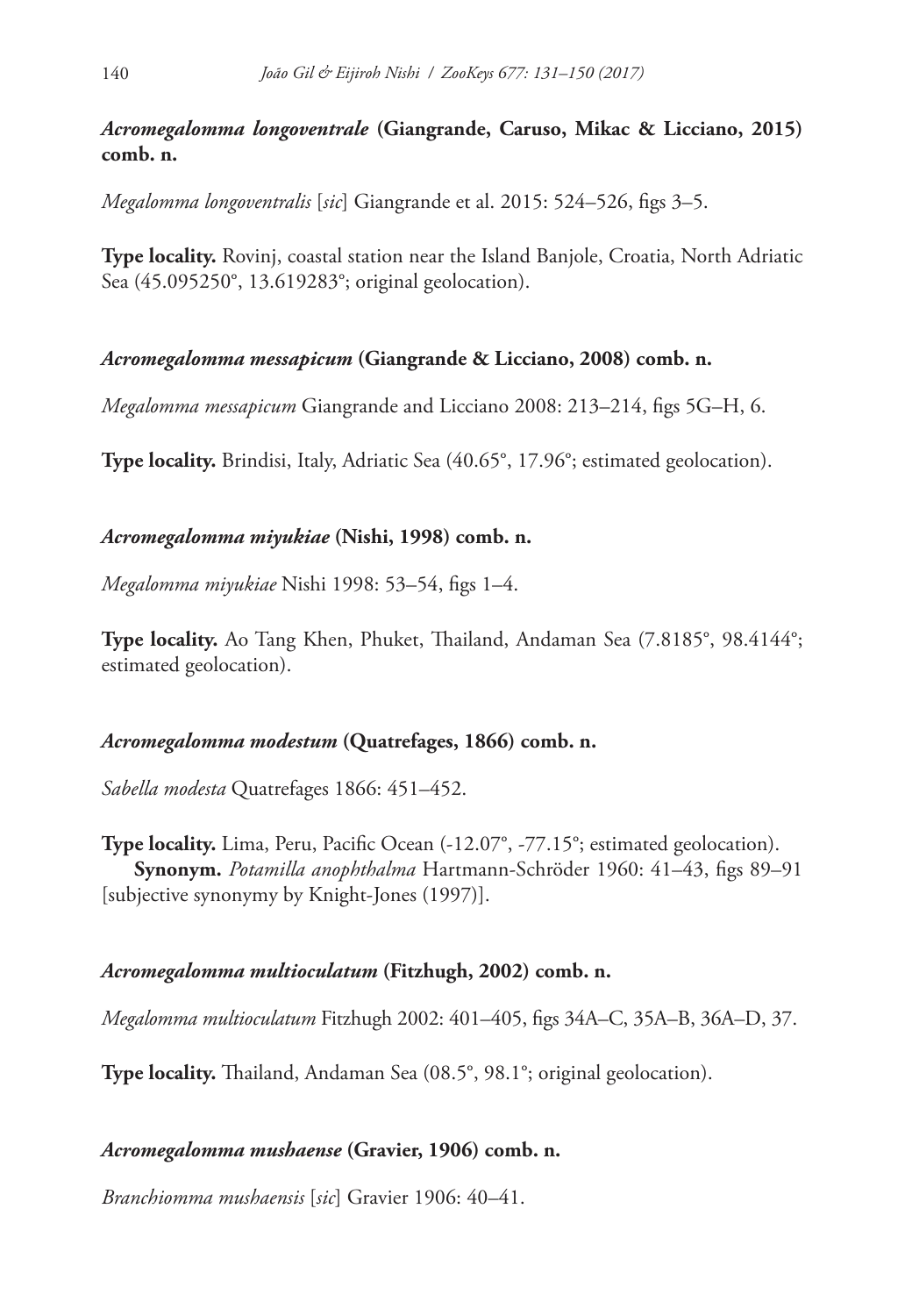**Type locality.** "Grand Récif" (11.736°, 43.235°; estimated geolocation), Moucha Islands, Gulf of Tadjoura, Gulf of Aden, Indian Ocean.

**Remarks.** As in the case of *Branchiomma claparedei* explained above, Gravier introduced the name *Branchiomma mushaensis* [sic] as new twice, first in 1906 (Gravier 1906: 40) and again in 1908 (Gravier 1908b: 94). This incurred some authors into error (e.g. Tovar-Hernández and Carrera-Parra 2011). The correct publication date is "1906" (see also Wehe and Fiege 2002).

## *Acromegalomma nechamae* **(Knight-Jones, 1997) comb. n.**

*Megalomma nechamae* Knight-Jones 1997: 319–320, fig. 4.

**Type locality.** El Bilaiyim (= Ghor Blayim) lagoons, Sinai Peninsula, Gulf of Suez (28.55°, 33.24°; estimated geolocation).

## *Acromegalomma pacifici* **(Grube & Örsted** *in* **Grube, 1859) comb. n.**

*Sabella pacifici* Grube and Örsted in Grube 1859: 113.

**Type locality.** Punta Arenas, Gulf of Nicoya, Costa Rica (9.976°, -84.852°; estimated geolocation).

**Synonym.** *Pseudopotamilla panamica* Chamberlin 1919a: 268–269, plate 3 fig. 8 [subjective synonymy by Knight-Jones (1997)].

**Remarks.** The authorship of the species is here considered as "Grube & Örsted *in* Grube, 1859", according to Salazar-Vallejo and Eibye-Jacobsen (2012: 1398). The authorship appears clearly referred twice in the original publication as "*Gr. Örsd.*" (Grube 1859: 113, 120).

## *Acromegalomma perkinsi* **(Tovar-Hernández & Salazar-Vallejo, 2006) comb. n.**

*Megalomma perkinsi* Tovar-Hernández and Salazar-Vallejo 2006: 43–45, fig. 11.

**Type locality.** Cape Lookout, North Carolina, Atlantic coast of the USA (34.62°, -76.54°; estimated geolocation).

## *Acromegalomma phyllisae* **(Capa & Murray, 2009) comb. n.**

*Megalomma phyllisae* Capa and Murray 2009: 205–208, figs 2A–E, 3, 4A–B, 5A.

**Type locality.** Off Townsend Point, Corner Inlet, Victoria, Australia (-38.8°, 146.55°; original geolocation).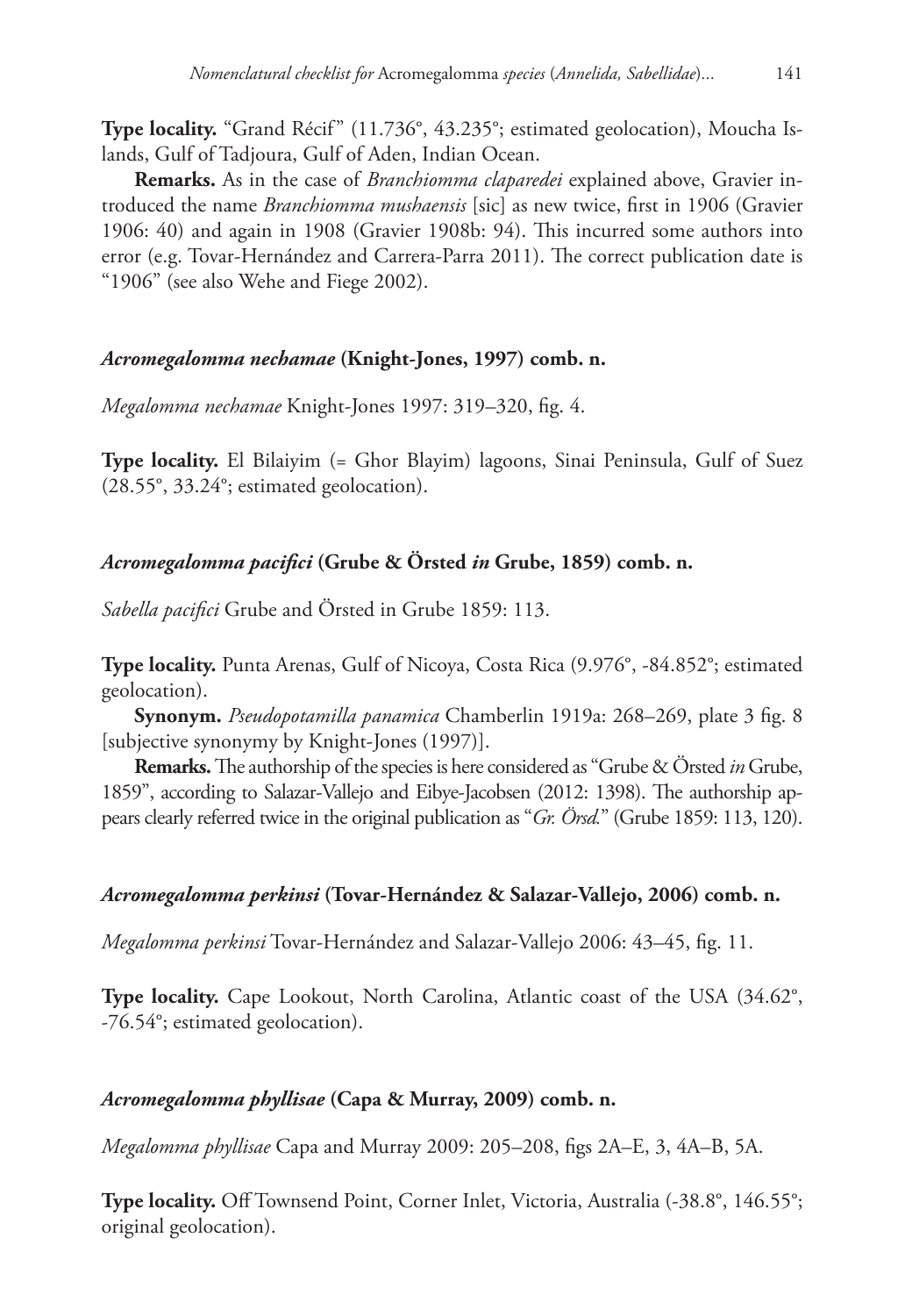### *Acromegalomma pigmentum* **(Reish, 1963) comb. n.**

*Megalomma pigmentum* Reish 1963: 430–431, figs 15, 16A–I.

**Type locality.** Bahía de San Quintín, Baja California, Mexico, Pacific Ocean (30.456°, -115.958°; estimated geolocation).

**Synonym.** *Megalomma monoculata* [sic] Hartmann-Schröder 1965: 273–276, figs 276–278 [subjective synonymy by Knight-Jones (1997)].

#### *Acromegalomma pseudogesae* **(Mikac, Giangrande & Licciano, 2013) comb. n.**

*Megalomma pseudogesae* Mikac et al. 2013: 1514–1515, fig. 3.

**Type locality.** 13 nautical miles off the coast of the Istrian Peninsula, Croatia, Gulf of Venice, Northern Adriatic Sea (45.2833°, 13.2667°; original geolocation).

### *Acromegalomma quadrioculatum* **(Willey, 1905) comb. n.**

*Branchiomma quadrioculatum* Willey 1905: 307, plate VII figs 168–169.

**Type locality.** Aripu (= Arippu) Coral Reef, Sri Lanka, Gulf of Manaar, Indian Ocean (08.78°, 79.87°; estimated geolocation).

#### *Acromegalomma roulei* **(Gravier, 1908) comb. nov.**

*Branchiomma roulei* Gravier 1907: 526 (*nomen nudum*); Gravier 1908a: 44.

**Type locality.** Payta (= Paita), Peru, Pacific Ocean (-5.083°, -81.111°, estimated geolocation).

#### *Acromegalomma splendidum* **(Moore, 1905) comb. n.**

*Pseudopotamilla splendida* Moore 1905: 564–566, plate XXXVII figs 23–27.

**Type locality.** Kasaan Bay, center of Round Island, S. 10d W., 0.4 miles, Clarence Strait, Prince of Wales Island, Alexander Archipelago, SE Alaska, North Pacific Ocean (55.51°, -132.39°; estimated geolocation).

**Synonyms.** *Pseudopotamilla anoculata* Moore 1905: 566–568, plate XXXVII figs 28–33 [subjective synonymy by Hartman (1959)]. *Branchiomma disparoculatum*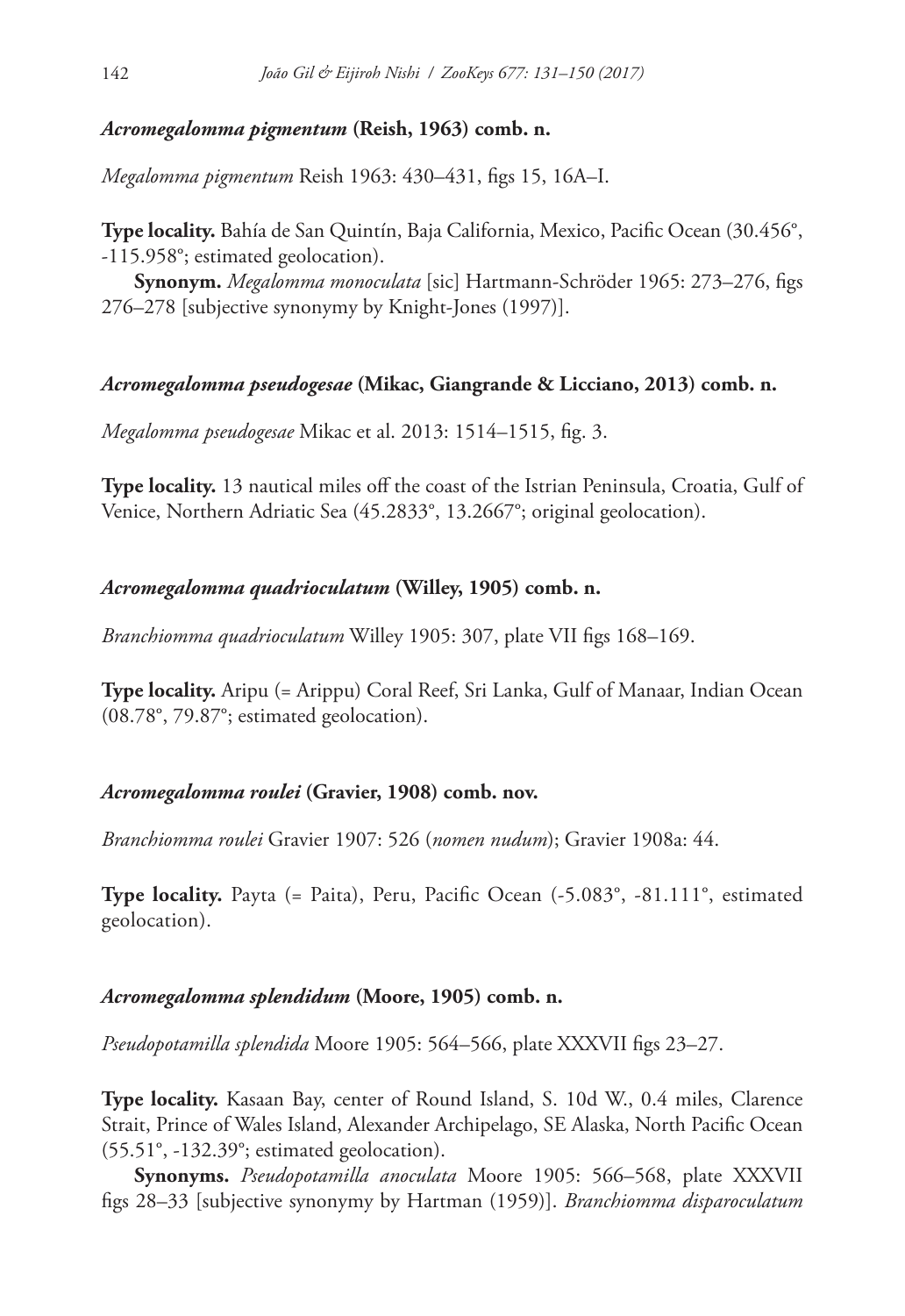Treadwell 1914: 223–224, plate 12 figs 44–46 [subjective synonymy by Hartman (1956)]. *Branchiomma burrardum* Berkeley 1930: 71, fig. 1 [subjective synonymy by Knight-Jones (1997)].

## *Acromegalomma suspiciens* **(Ehlers, 1904) comb. n.**

*Branchiomma suspiciens* Ehlers 1904: 62–63, plate IX figs 1–6.

**Type locality.** French Pass, between D'Urville Island and north end of South Island, New Zealand (-40.922°, 173.837°; estimated geolocation).

## *Acromegalomma trioculatum* **(Reish, 1968) comb. n.**

*Megalomma trioculatum* Reish 1968: 226–228, fig. 5 (*1–10*).

**Type locality.** Lagoon side of Engebi (= Enjebi) Island, Enewetak (= Eniwetok) Atoll, Ralik Chain, Marshall Islands, Pacific Ocean (11.658°, 162.235°; estimated geolocation).

## *Acromegalomma vesiculosum* **(Montagu, 1813) comb. n.**

*Amphitrite vesiculosa* Montagu 1813: 19–20, plate V fig. 1.

**Type locality.** Original type locality at Kingsbridge Estuary, Devon, England (50.263°, -03.765°; estimated geolocation). Neotype designated by Knight-Jones (1997: 314) from St. Anthony, Cornwall, England (50.15°, -5.2667°; original geolocation misplaced, corrected here to 50.152°, -5.006°).

## *Species inquirenda*

## *Megalomma vigilans* **(Claparède, 1870) [unreplaced junior secondary homonym]**

*Branchiomma vigilans* Claparède 1870: 501–503, plate XIV fig. 3.

**Type locality.** Gulf of Naples, Mediterranean Sea (40.7°, 14.3°; estimated geolocation).

**Remarks.** *Branchiomma vigilans* was described on the basis of three specimens from the Gulf of Naples, all of them found with their muddy tubes inserted among the dorsal chaetae of individuals of *Aphrodita aculeata* Linnaeus, 1758 (Claparède 1870). Afterwards the species was recorded on only a couple of occasions in the Western Mediterranean, first by Marion (1876), in the Gulf of Marseille and from 60–65 m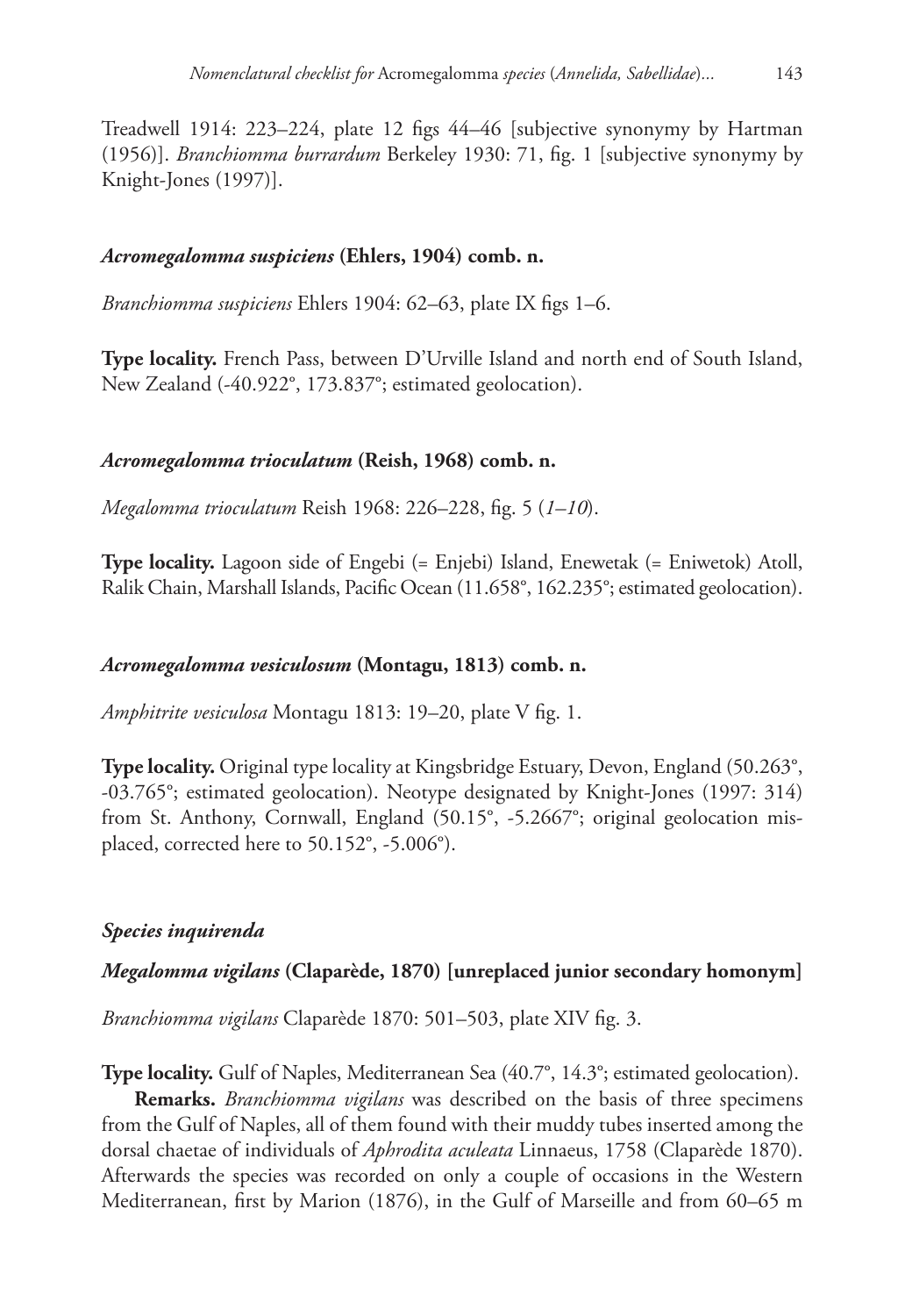(no habitat details), and later by Soulier (1903), who observed about ten specimens collected off Séte (Gulf of Aigues-Mortes) among the chaetae of *A. aculeata* specimens. Rioja (1923) attributed an empty sandy tube found among the dorsal chaetae of an *A. aculeata* collected in the region of Valencia to this species, but this record is very dubious, as not only was the worm not present but also the nature of the tube differed from that described by Claparède (1870). Moreover, no type material of *B. vigilans* is known to exist (Knight-Jones 1997, Giangrande and Licciano 2008, Tovar-Hernández and Carrera-Parra 2011) as Claparède normally did not deposit specimens in museums or collections (Fauchald 1989).

The species was transferred to *Megalomma* by Hartman (1959: 550), creating a junior secondary homonym of the tiger beetle *Megalomma vigilans* (Westwood, 1842) (see above), and has since remained a poorly known but valid taxon (Knight-Jones 1997, Tovar-Hernández and Salazar-Vallejo 2008). Giangrande and Licciano (2008) considered the species as being quite rare, probably due to its peculiar habitat, and in spite of stating that its real status needed confirmation, they also observed that it was likely a valid species. However, the species was subsequently omitted from the discussions on new Mediterranean species of *Megalomma* by Mikac et al. (2013) and Giangrande et al. (2015). The most recent reference to the species seems to be by Tovar-Hernández and Carrera-Parra (2011: 5), who wrote:

Megalomma vigilans *(Claparède, 1870) was originally found as an epibiont of the sea mouse* Aphrodita aculeata *Linnaeus, 1758, in the Mediterranean Sea, however, no new records of this association exist.* [...] *In the case of* M. vigilans*, the description is poor, the type is lost and there are no additional records.*

The described habitat of *Megalomma vigilans* is unusual, and there are no references of similar cases in the family Sabellidae. It is possible that the habitat is an artefact resulting from the collection process, and that the presence of the species on individuals of *Aphrodita aculeata* was the consequence of the rough treatment and mixing suffered by the biological material collected by grabs and trawls, or even during the processing of the samples. So, the presence of *M. vigilans* on *A. aculeata* could be a post-collection phenomenon, and not the natural habitat of the worm. It is difficult or even impossible to know if the records by Marion (1876) and Soulier (1903) refer to the same species as that collected and described by Claparède (1870) without studying the material, if still existing. There is a possibility that *M. vigilans* is not as uncommon as it seems, but that for some reason it has not been collected or recognised. For the time being, *M. vigilans* is here considered as a *species inquirenda*.

### *Megalomma pacificum* **Johansson, 1927**

*Megalomma pacifica* [*sic*] Johansson 1927: 130–131, textfig. 15.11.

**Type locality.** Syntypes collected at Aranuka Island, outside the coral reef (0.14°, 173.56°; estimated geolocation), and Tapeteuea (= Tabiteuea) Island, inside the lagoon (-1.5°, 175.0°; estimated geolocation), both at Gilbert Islands, Kiribati, Pacific Ocean.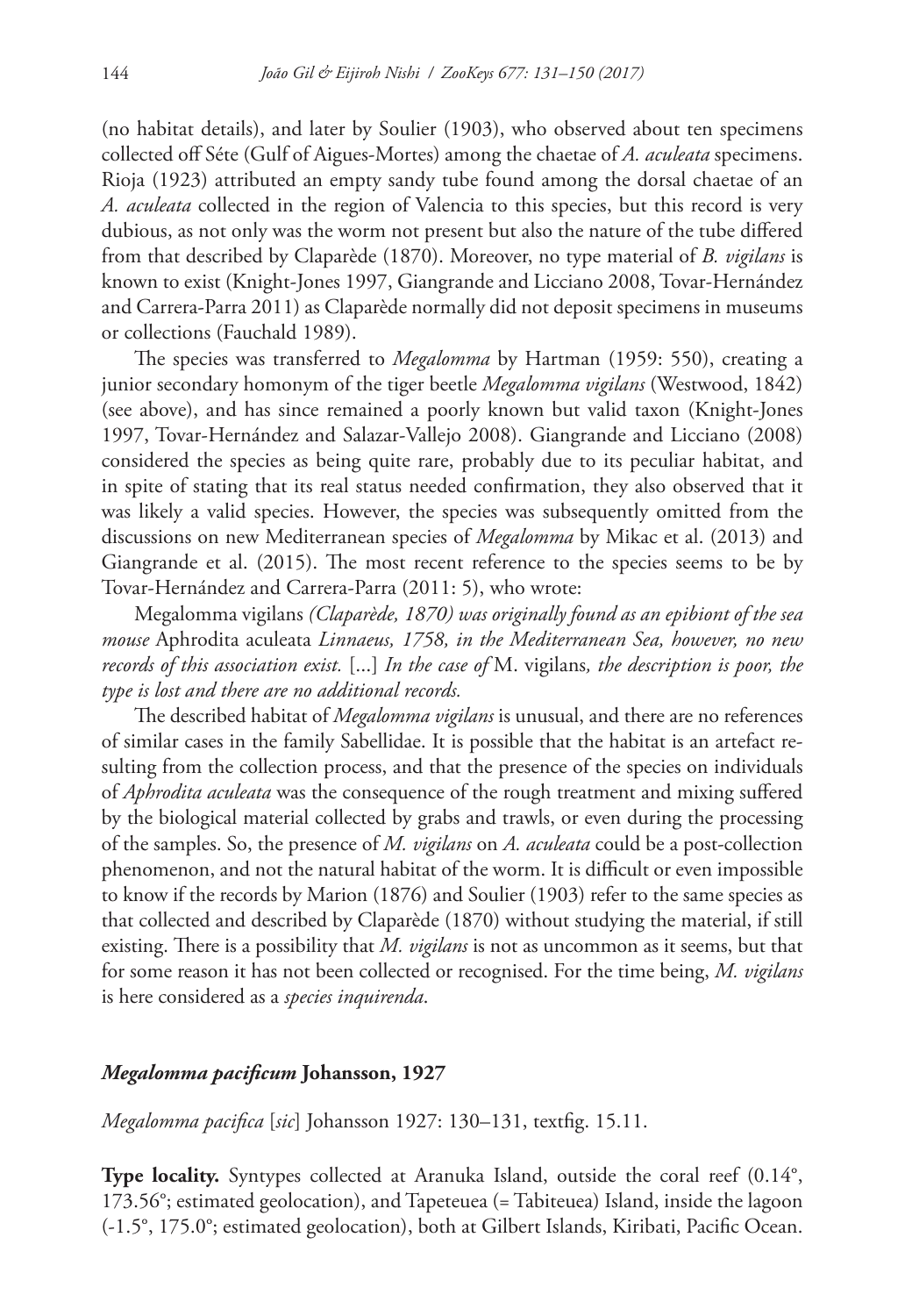**Remarks.** According to Fitzhugh (2002), *Megalomma pacificum* Johansson, 1927 probably belongs to the genus *Demonax* Kinberg, 1867 (a name recently replaced by *Parasabella* Bush, 1905 due to homonymy; see Tovar-Hernández and Harris 2010). The fact that the holotype has dried out (Knight-Jones 1997) and that the species has a remote type locality have likely prevented a formal redescription. The species was not included in the *Parasabella* species list given by Tovar-Hernández and Harris (2010), but its possible inclusion in *Parasabella* has been implicitly accepted by subsequent authors (Capa and Murray 2009, Tovar-Hernández and Carrera-Parra 2011).

#### **Acknowledgements**

The authors would like to express their deep gratitude to the generous help of Miguel Ángel Alonso Zarazaga (MNCN, Madrid, Spain), who replied to our questions concerning some nomenclatural details and corrected the endings of the specific epithets of the new combinations, so they agreed in gender with the new generic name, and Andrew S. Y. Mackie (National Museum Wales, Cardiff, UK) for having found the time to make a critical reading of the first draft of the manuscript and correct its English while on vacations. Geoff Read and María Ana Tovar-Hernández are thanked for their very detailed revisions of the first version, which have improved the manuscript considerably, and Chris Glasby for his help as Editor. This work was financially supported by the European Community's Seventh Framework Programme (FP7/2007-2013), through the Assemble Grant Agreement no. 227799-ASSEMBLE to the project "*Biodiversity of Annelida Polychaeta in the Ria Formosa coastal lagoon: a baseline study*", awarded to J.G. and developed at the CCMAR, University of Algarve (Faro, Portugal).

### **References**

- Bellan G (2008) *Megalomma* Johansson, 1926. In: Read G, Fauchald K (Eds) World Polychaeta database. <http://www.marinespecies.org/polychaeta/aphia.php?p=taxdetails&id=129536> [2016-06-08]
- Berkeley E (1930) Polychaetous annelids from the Nanaimo District. Part 5. Ammocharidae to Myzostomidae. Contributions to Canadian Biology and Fisheries 6: 65–77. [http://doi.](http://doi.org/10.1139/f31-005) [org/10.1139/f31-005](http://doi.org/10.1139/f31-005)
- Bush KJ (1905) Tubiculous annelids of the tribes Sabellides and Serpulides from the Pacific Ocean. Harriman Alaska Expedition 12: 169–346.<http://doi.org/10.5962/bhl.title.16297>
- Capa M, Murray A (2009) Review of the genus *Megalomma* (Polychaeta: Sabellidae) in Australia with description of three new species, new records and notes on certain features with phylogenetic implications. Records of the Australian Museum 61(2-3): 201–224. [http://](http://doi.org/10.3853/j.0067-1975.61.2009.1529) [doi.org/10.3853/j.0067-1975.61.2009.1529](http://doi.org/10.3853/j.0067-1975.61.2009.1529)
- Capa M, Murray A (2015) A taxonomic guide to the fanworms (Sabellidae, Annelida) of Lizard Island, Great Barrier Reef, Australia, including new species and new records. Zootaxa 4019(1): 98–167. <http://doi.org/10.11646/zootaxa.4019.1.8>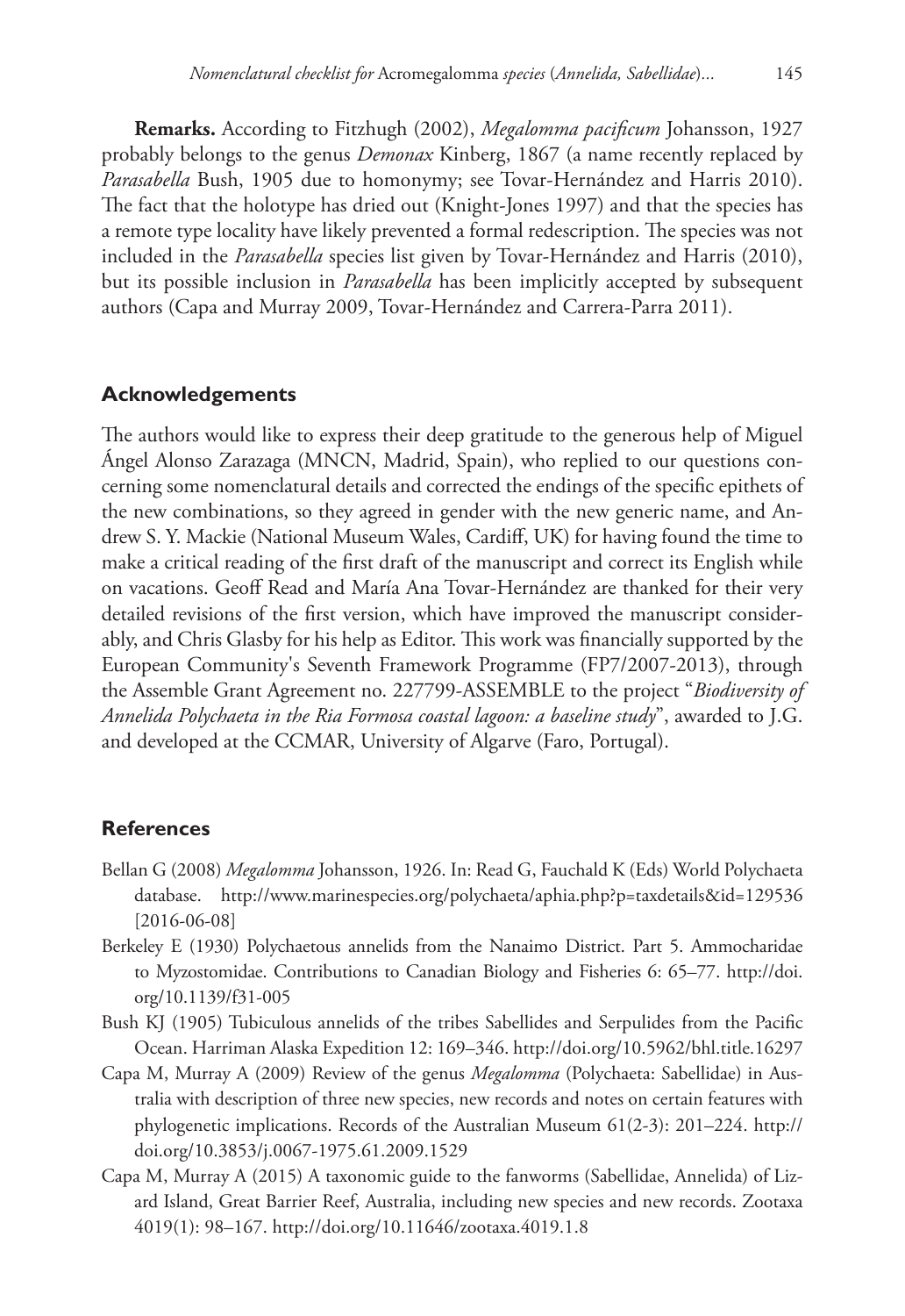- Capa M, Giangrande A, Nogueira JMM, Tovar-Hernández MA (2014) Sabellidae Latreille, 1825. In: Westheide W, Purschke G (Eds) The Handbook of Zoology. De Gruyter, Berlin, 42 pp. [http://www.degruyter.com/view/Zoology/bp\\_029147-6-62](http://www.degruyter.com/view/Zoology/bp_029147-6-62)
- Chamberlin RV (1919a) Pacific coast Polychaeta collected by Alexander Agassiz. Bulletin of the Museum of Comparative Zoology 63(6): 251–270. [http://www.biodiversitylibrary.org/](http://www.biodiversitylibrary.org/page/30574684) [page/30574684](http://www.biodiversitylibrary.org/page/30574684)
- Chamberlin RV (1919b) New polychaetous annelids from Laguna Beach, California. Pomona College Journal of Entomology and Zoology 11(1): 1–23. [http://biodiversitylibrary.org/](http://biodiversitylibrary.org/page/12263520) [page/12263520](http://biodiversitylibrary.org/page/12263520)
- Claparède E (1869) Les annélides chétopodes du Golfe de Naples. Ordre IIme. Annélides sédentaires (Aud. et Edw.). Mémoires de la Société de Physique et d'Histoire Naturelle de Genève 20(1): 1–225.<http://doi.org/10.5962/bhl.title.105355>
- Claparède E (1870) Les annélides chétopodes du Golfe de Naples. Supplément. Mémoires de la Société de Physique et d'Histoire Naturelle de Genève 20(2): 365–542. [http://biodiver](http://biodiversitylibrary.org/page/2094031)[sitylibrary.org/page/2094031](http://biodiversitylibrary.org/page/2094031)
- Dalyell JG (1853) The powers of the Creator displayed in the Creation; or, Observations on life amidst the various forms of the humbler tribes of animated nature: with practical comments and illustrations. John van Voorst, Volume 2, London, 359 pp. [http://dx.doi.](http://dx.doi.org/10.5962/bhl.title.10022) [org/10.5962/bhl.title.10022](http://dx.doi.org/10.5962/bhl.title.10022)
- Day JH (1967) A monograph on the Polychaeta of Southern Africa. Part I. Errantia. Part II. Sedentaria. British Museum (Natural History), London 656: 1–878. [http://dx.doi.](http://dx.doi.org/10.5962/bhl.title.8596) [org/10.5962/bhl.title.8596](http://dx.doi.org/10.5962/bhl.title.8596)
- Deuve T (2000) Description de *Megalomma pierreorum* n. sp., nouvelle Cicindèle de l'Île de la Réunion (Coleoptera, Cicindelidae). Bulletin de la Société Entomologique de France 104(5): 409–411.
- Ehlers E (1887) Reports on the results of dredging, under the direction of L. F. Pourtalès, during the years 1868–1870, and of Alexander Agassiz, in the Gulf of Mexico (1877–78), and in the Caribbean Sea (1878–79), in the U.S. Coast Survey Steamer "Blake". XXXI. Report on the annelids. Memoirs of the Museum of Comparative Zoology at Harvard College 15: 1–335.<http://doi.org/10.5962/bhl.title.65639>
- Ehlers E (1904) Neuseeländische Anneliden. Abhandlungen der Königlichen Gesellschaft der Wissenschaften zu Göttingen Mathematisch-Physikalische Klasse, Neue Folge 3: 1–80. <http://biodiversitylibrary.org/page/46755553>
- Fabricius JC (1799) *Index Alphabeticus. Supplementum Entomologiae Systematicae, Ordinees, Genera et Species Continens*. Proft et Storch, Kopenhagen, 53 pp. [http://doi.org/10.5962/](http://doi.org/10.5962/bhl.title.123559) [bhl.title.123559](http://doi.org/10.5962/bhl.title.123559)
- Fauchald K (1977) The polychaete worms. Definitions and keys to the orders, families and genera. Natural History Museum of Los Angeles County, Science Series 18: 1–188. [http://](http://hdl.handle.net/10088/3435) [hdl.handle.net/10088/3435](http://hdl.handle.net/10088/3435)
- Fauchald K (1989) The Second Annual Riser Lecture: eclectism and the study of polychaetes. Proceedings of the Biological Society of Washington 102(3): 742–752. [http://biodiversi](http://biodiversitylibrary.org/page/34551126)[tylibrary.org/page/34551126](http://biodiversitylibrary.org/page/34551126)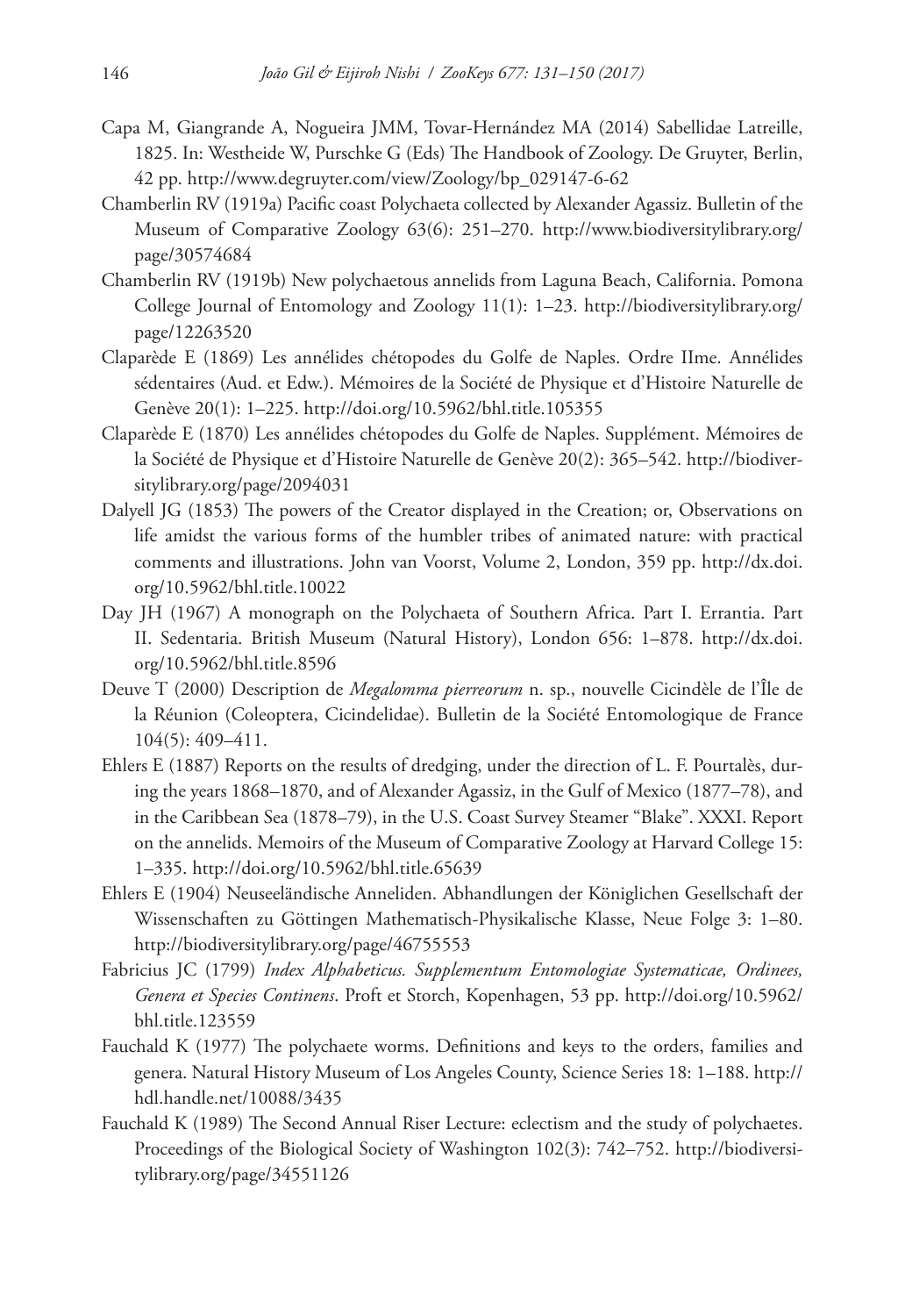- Fitzhugh K (1989) A systematic revision of the Sabellidae-Caobangiidae-Sabellongidae complex (Annelida: Polychaeta). Bulletin of the American Museum of Natural History 192: 1–104.<http://hdl.handle.net/2246/881>
- Fitzhugh K (2002) Fan worm polychaetes (Sabellidae: Sabellinae) collected during the Thai-Danish BIOSHELF Project. Phuket Marine Biological Center Special Publication 24: 353–424.
- Fitzhugh K (2003) A new species of *Megalomma* Johansson, 1927 (Polychaeta: Sabellidae: Sabellinae) from Taiwan with comments on sabellid dorsal lip classification. Zoological Studies 42(1): 106–134.<http://zoolstud.sinica.edu.tw/Journals/42.1/106.pdf>
- Giangrande A, Licciano M (2008) Revision of the species of *Megalomma* (Polychaeta: Sabellidae) from the Mediterranean Sea, with the description of *M. messapicum* n. sp. Italian Journal of Zoology 75(2): 207–217.<http://doi.org/10.1080/11250000801913124>
- Giangrande A, Licciano M, Gambi MC (2007) A collection of Sabellidae (Polychaeta) from Carrie Bow Cay (Belize, western Caribbean Sea) with the description of two species. Zootaxa 1650: 41–53.<http://www.mapress.com/j/zt/article/view/4192>
- Giangrande A, Caruso LPG, Mikac B, Licciano M (2015) The genus *Megalomma* (Annelida: Sabellidae) in the Mediterranean Sea, with description of two new species from Italian and Croatian coasts. Italian Journal of Zoology 82(4): 521–534. [http://doi.org/10.1080/1125](http://doi.org/10.1080/11250003.2015.1072251) [0003.2015.1072251](http://doi.org/10.1080/11250003.2015.1072251)
- Gravier C (1906) Sur les annélides polychètes de la Mer Rouge (Sabellides). Bulletin du Muséum d'Histoire Naturelle, Paris 12(1): 33–43. <http://biodiversitylibrary.org/page/5021208>
- Gravier C (1907) Sur les annélides polychètes rapportés par M. le Dr. Rivet, de Payta (Pérou). Bulletin du Muséum d'Histoire Naturelle, Paris 13(7): 525–530. [http://biodiversitylibrary.](http://biodiversitylibrary.org/page/5042880) [org/page/5042880](http://biodiversitylibrary.org/page/5042880)
- Gravier C (1908a) Sur les annélides polychètes rapportés par M. le Dr Rivet, de Payta (Pérou) [Suite]. Bulletin du Muséum d'Histoire Naturelle, Paris 14 (1): 40–44. [http://biodiversi](http://biodiversitylibrary.org/page/5030891)[tylibrary.org/page/5030891](http://biodiversitylibrary.org/page/5030891)
- Gravier C (1908b) Contribution à l'étude des annélides polychètes de la Mer Rouge (suite). Nouvelles Archives du Muséum d'Histoire Naturelle, Paris, 4e Série 10: 67–168. [http://](http://biodiversitylibrary.org/page/36098324) [biodiversitylibrary.org/page/36098324](http://biodiversitylibrary.org/page/36098324)
- Grube AE (1846) Beschreibungen neuer oder weniger bekannter Anneliden. Erster Beitrag: *Sabella Lucullana* delle Chiaie, *S. luxuriosa* Gr. nov. sp., *S. lanigera* Gr. nov. spec., *S. Josephinae*  Risso, *S. penicillus* Sav., *S. pavonina* Sav. Archiv für Naturgeschichte, Berlin 12 (1): 45–59. <http://biodiversitylibrary.org/page/13704785>
- Grube AE (1859) Annulata Örstediana. Enumeratio Annulatorum, quae in itinere per Indiam occidentalem et Americam centralem annis 1845–1848 suscepto legit cl. A.S. Örsted, adjectis speciebus nonnullis a cl. H. Kröyero in itinere ad Americam meridionalem collectis. (Slutning). Videnskabelige Meddelelser fra den naturhistoriske Forening i Kjöbenhavn 1858: 105–120.<http://doi.org/10.5962/bhl.title.46255>
- Grube AE (1878) Annulata Semperiana. Beiträge zur Kenntniss der Annelidenfauna der Philippinen nach den von Herrn Prof. Semper mitgebrachten Sammlungen. Mémoires de l'Académie Impériale des Sciences de St.-Pétersbourg., VIIe Série 25 (8): 1–300. [http://](http://doi.org/10.5962/bhl.title.85345) [doi.org/10.5962/bhl.title.85345](http://doi.org/10.5962/bhl.title.85345)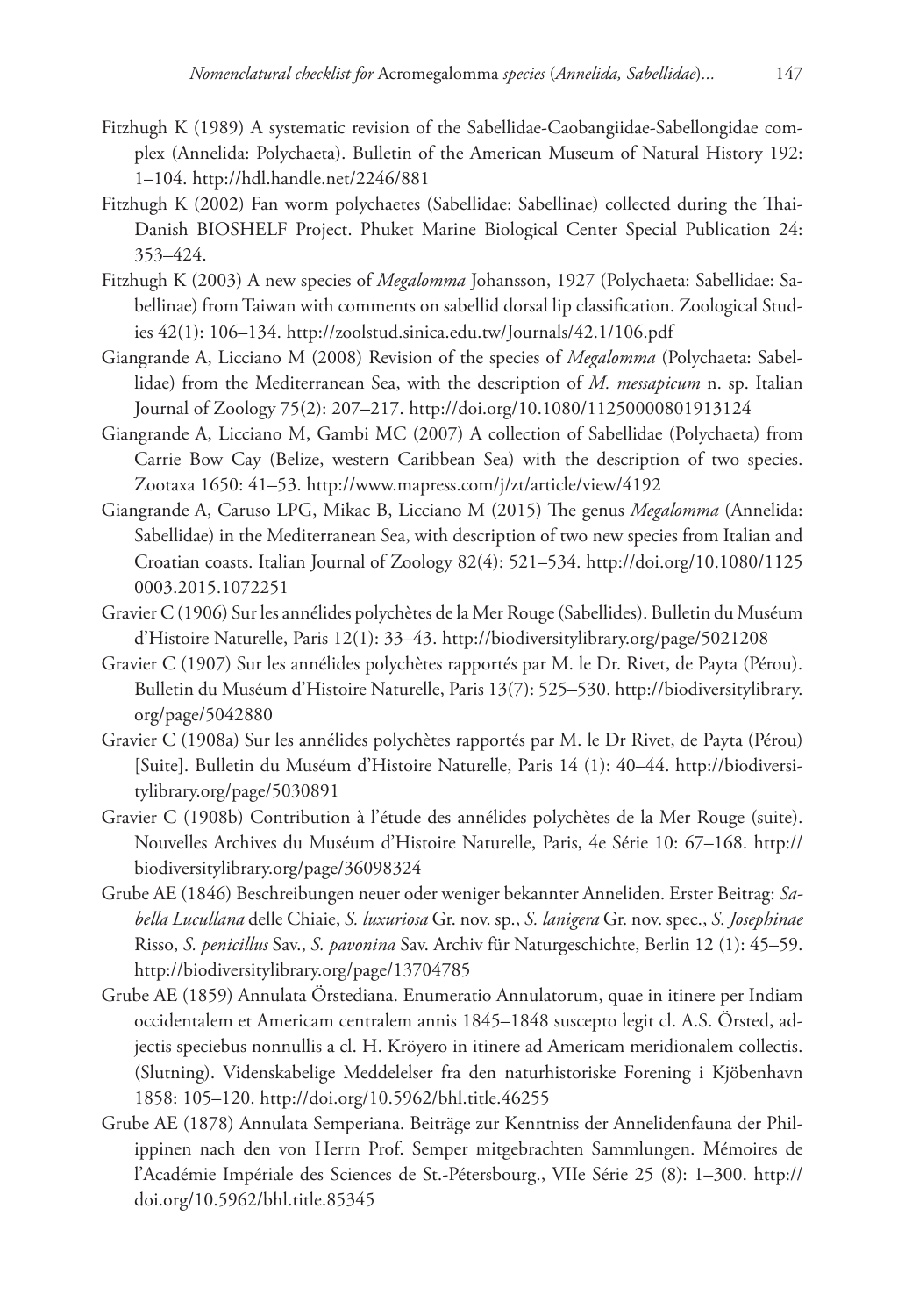- Hartman O (1956) Polychaetous annelids erected by Treadwell, 1891 to 1948, together with a brief chronology. Bulletin of the American Museum of Natural History 109(2): 239–310. <http://hdl.handle.net/2246/1145>
- Hartman O (1959) Catalogue of the polychaetous annelids of the world. Allan Hancock Foundation Publications, Occasional Paper 23: 1–628.
- Hartmann-Schröder G (1959) Zur Ökologie der Polychaeten des Mangrove‐Estero‐Gebietes von El Salvador. Beitrage zur Neotropischen Fauna 1(2): 69–183. [http://doi.](http://doi.org/10.1080/01650525909380612) [org/10.1080/01650525909380612](http://doi.org/10.1080/01650525909380612)
- Hartmann-Schröder G (1960) Zur Polychaeten-Fauna von Peru. Beiträge zur neotropischen Fauna 2(1): 1–44. <http://doi.org/10.1080/01650526009380621>
- Hartmann-Schröder G (1965) Die Polychaeten des Sublitorals. In: Hartmann-Schröder G, Hartmann G. Zur Kenntnis des Sublitorals der chilenischen Küste unter besonderer Berücksichtigung der Polychaeten und Ostracoden. (Mit bemerkungen über den Einfluss sauerstoffarmer Strömungen auf die Besiedlung von marien Sedimenten.). Mitteilungen aus dem Hamburgischen zoologischen Museum und Institut 62: 59–305.
- Horn W (1892) Fünf Dekaden neuer Cicindeleten. Deutsche Entomologische Zeitschrift 36(1): 65–92. <http://biodiversitylibrary.org/page/33128450>
- International Commission of Zoological Nomenclature (1999) International Code of Zoological Nomenclature. Fourth Edition. London: The International Trust for Zoological Nomenclature. <http://doi.org/10.5962/bhl.title.50608>
- Johansson KE (1926) Bemerkungen über die Kinberg'schen Arten der Familien Hermellidae und Sabellidae. Arkiv för Zoologi 18A(7): 1–28. [http://www.marinespecies.org/aphia.](http://www.marinespecies.org/aphia.php?p=sourcedetails&id=50543) [php?p=sourcedetails&id=50543](http://www.marinespecies.org/aphia.php?p=sourcedetails&id=50543)
- Johansson KE (1927) Beiträge zur Kenntnis der Polychaeten-Familien Hermellidae Sabellidae und Serpulidae. Zoologiska Bidrag från Uppsala 11: 1–184.
- Kinberg JGH (1867) Annulata nova. Öfversigt af Kongliga Vetenskaps-Akademiens Förhandlingar, Stockholm 23(9): 337–357. <http://biodiversitylibrary.org/page/32287795>
- Knight-Jones P (1997) Two new species of *Megalomma* (Sabellidae) from Sinai and New Zealand with redescriptions of some types and a new genus. Bulletin of Marine Science 60(2): 313–323. [http://www.ingentaconnect.com/contentone/umrsmas/bullmar/1997/00000060/00000002/](http://www.ingentaconnect.com/contentone/umrsmas/bullmar/1997/00000060/00000002/art00013) [art00013](http://www.ingentaconnect.com/contentone/umrsmas/bullmar/1997/00000060/00000002/art00013)
- Kölliker H (1858) Ueber Kopfkiemer mit Augen an den Kiemen. Zeitschrift für Wissenschaftliche Zoologie, Leipzig 9(4): 536–541. <http://biodiversitylibrary.org/page/13863875>
- Lacordaire T (1843) Révision de la famille des Cicindélides (Cicindelidae) de l'ordre des Coléoptères, accompagnée de la création de quelques genres nouveaux. Mémoires de la Société Royale des Sciences de Liége 1: 85–120.<http://biodiversitylibrary.org/page/16181642>
- Latreille PA (1825) Familles naturelles du règne animal, exposées succinctement et dans un ordre analytique avec l'indication de leurs genres. J.-B. Baillière, Paris, 570 pp. [http://doi.](http://doi.org/10.5962/bhl.title.34914) [org/10.5962/bhl.title.34914](http://doi.org/10.5962/bhl.title.34914)
- Linnaeus C (1758) *Systema Naturae per Regna Tria Naturae, Secundum Classes, Ordines, Genera, Species, cum characteribus, differentiis, synonymis, locis. Tomus I. Editio Decima, Reformata.*  Laurentii Salvii, Stockholm, 824 pp.<http://doi.org/10.5962/bhl.title.542>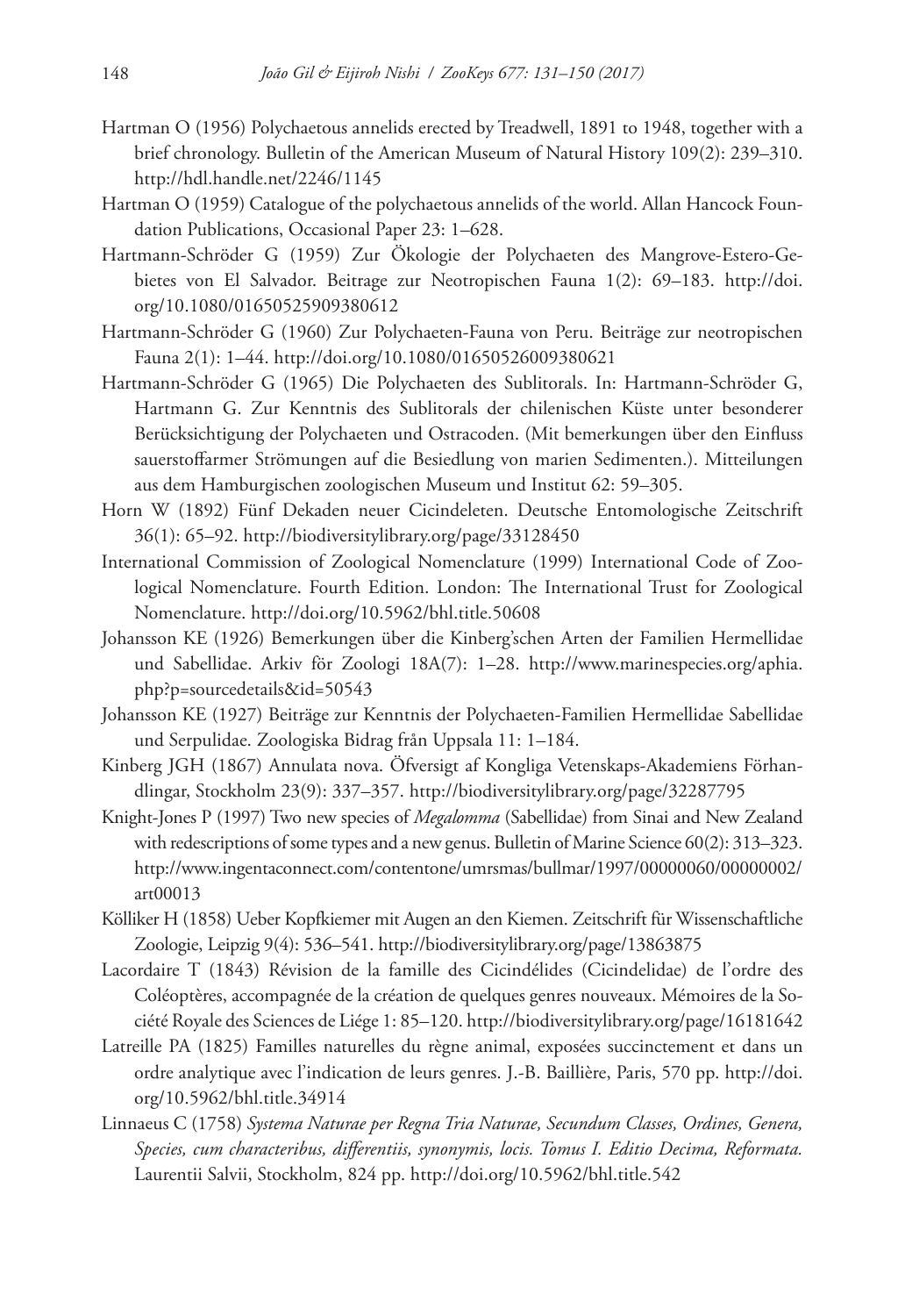- Marion AF (1876) Draguages profonds au large de Marseille (Juillet-Octobre 1875). Note préliminaire. Revue des Sciences Naturelles 4: 469–477. [http://biodiversitylibrary.org/](http://biodiversitylibrary.org/page/14526635) [page/14526635](http://biodiversitylibrary.org/page/14526635)
- Mikac B, Giangrande A, Licciano M (2013) Sabellidae and Fabriciidae (Polychaeta) of the Adriatic Sea with particular retrospect to the Northern Adriatic and the description of two new species. Journal of the Biological Association of the United Kingdom 93(6): 1511–1524. [http://doi.](http://doi.org/10.1017/S0025315412001993) [org/10.1017/S0025315412001993](http://doi.org/10.1017/S0025315412001993)
- Montagu G (1813) Descriptions of several new or rare animals, principally marine, discovered on the south coast of Devonshire. Transactions of the Linnean Society of London 11(1): 1–26.<http://doi.org/10.1111/j.1096-3642.1813.tb00035.x>
- Moore JP (1905) Five new species of *Pseudopotamilla* from the Pacific coast of North America. Proceedings of the Academy of Natural Sciences of Philadelphia 57: 555–569. [http://bio](http://biodiversitylibrary.org/page/6331971)[diversitylibrary.org/page/6331971](http://biodiversitylibrary.org/page/6331971)
- Moore JP (1923) The polychaetous annelids dredged by the U.S.S. ''Albatross'' off the coast of southern California in 1904. IV. Spionidae to Sabellariidae. Proceedings of the Academy of Natural Sciences of Philadelphia 75: 179–259. <http://doi.org/10.5962/bhl.title.12425>
- Moravec J (2007) New or rare Madagascar tiger beetles 11. Revision within Mascarenian Cicindelidae: *Megalomma janaki* sp. nov., a new species from Mauritius (Coleoptera. Cicindelidae). Folia Heyrovskyana, Series A 15: 27–37.
- Nishi E (1998) A new species of *Megalomma* (Annelida: Polychaeta: Sabellidae) from Phuket, Thailand. Pacific Science 52(1): 53–60.<http://hdl.handle.net/10125/1558>
- Perkins TH (1984) Revision of *Demonax* Kinberg, *Hypsicomus* Grube, and *Notaulax* Tauber, with a review of *Megalomma* Johansson from Florida (Polychaeta: Sabellidae). Proceedings of the Biological Society of Washington 97(2): 285–368. [http://biodiversitylibrary.org/](http://biodiversitylibrary.org/page/34553607) [page/34553607](http://biodiversitylibrary.org/page/34553607)
- Quatrefages A (1866) Histoire naturelle des annelés marins et d'eau douce. Annélides et géphyriens. Tome second. Deuxième partie. Librarie Encyclopédique de Roret, Paris, 337–794. <http://doi.org/10.5962/bhl.title.122818>
- Reish DJ (1963) A quantitative study of the benthic polychaetous annelids of Bahía de San Quintín, Baja California. Pacific Naturalist 3(14): 399–436. [http://aquaticcommons.org/](http://aquaticcommons.org/id/eprint/11222) [id/eprint/11222](http://aquaticcommons.org/id/eprint/11222)
- Reish DJ (1968) The polychaetous annelids of the Marshall Islands. Pacific Science 22(2): 208–231.<http://hdl.handle.net/10125/6824>
- Rioja E (1923) Estudio sistemático de las especies ibéricas del suborden Sabelliformia. Trabajos del Museo Nacional de Ciencias Naturales. Serie Zoológica 48: 3–144. [http://simurg.bib](http://simurg.bibliotecas.csic.es/viewer/image/CSIC000082883/1/)[liotecas.csic.es/viewer/image/CSIC000082883/1/](http://simurg.bibliotecas.csic.es/viewer/image/CSIC000082883/1/)
- Salazar-Vallejo SI, Eibye-Jacobsen D (2012) *Annulata örstediana*: publication dates, composition and annoted taxonomic list, with some comments on *Hemipodus* (Polychaeta: Glyceridae). Revista de Biología Tropical 60(3): 1391–1402. [http://dx.doi.org/10.15517/rbt.](http://dx.doi.org/10.15517/rbt.v60i3.1815) [v60i3.1815](http://dx.doi.org/10.15517/rbt.v60i3.1815)
- Sars M (1862) Foredrag om de ved Norges Kyster forekommende Arter af den Linnéiske Annelideslægt *Sabella*. Forhandlinger I Videnskabs-Selskabet I Christiania 1861: 116–133. <http://www.marinespecies.org/aphia.php?p=sourcedetails&id=51726>